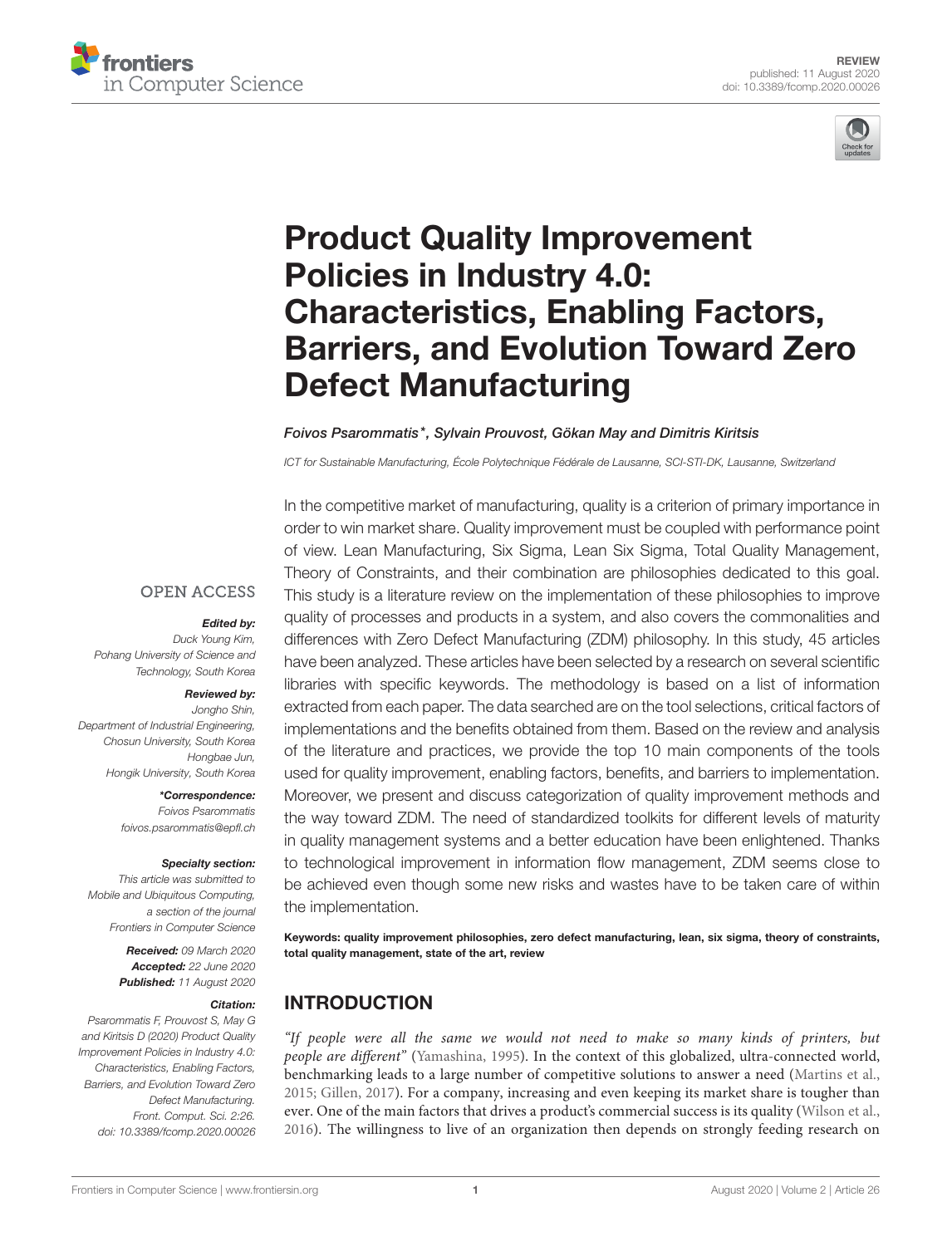Psarommatis et al. Quality Improvement Policies in Industry 4.0

quality in order to provide to the customers a product that satisfies the most of their needs and even sublimates them. Nevertheless, a need is not defined in a fixed manner. It evolves and so does the manufacturing to produce the items. This evolution has organizations permanently questioning the quality of their products and processes, and binds them into a continuous improvement (CI) initiative to stay competitive [\(Singh and Singh, 2012;](#page-14-3) [Kumar et al., 2018\)](#page-14-4).

CI is done using Quality Management Systems (QMS) which rely on philosophies such as Lean Manufacturing (LM), Six Sigma (SS), Theory of Constraints (TOC), Total Quality Management (TQM), and Lean Six Sigma (L6S) [\(Hutchins,](#page-13-1) [2016\)](#page-13-1). These philosophies are implemented through a large number of tools. The QMS efficiency may vary depending on some factors which can lead to failure of implementation [\(Nanda, 2005\)](#page-14-5). It is important to understand these reasons in order to learn from the past and evolve positively (Cannon and Edmondson, [2005\)](#page-13-2). Concerning quality improvement principles, several literature reviews have already been done in the past. Some new implementations are done every day and change is permanent [\(Rothwell et al., 2015\)](#page-14-6). Moreover, thanks to technology improvement, Zero Defect Manufacturing (ZDM) is a philosophy for which the implementation is closer than ever [\(Eleftheriadis and Myklebust, 2016\)](#page-13-3). This justifies a literature review of LM, SS, L6S, TOC, and TQM. The purpose of this review is to analyze the quality improvement tools used in manufacturing, the critical factors and benefits of implementation of these philosophies, and to investigate how they are related to ZDM. In addition to that, critical success and failure factors, and benefits of the five quality improvement philosophies, have been identified and ranked in order to get a better understanding of their impact.

The structure of the paper is as follows: section Research Method describes the methodology of the research, and section Previous Literature analyses the previous literature. Section 4 presents the results of the review by providing the Critical Success Factors (CSF), Critical Failure Factors (CFF), benefits, and analysis of quality improvement tools. Next, section Review of Results highlights the need for standardization and categorization of quality improvement tools, along with discussions on CSF, CFF, and benefits illustrating the evolution toward ZDM. Finally, section Discussion ends the paper by highlighting the main findings and outcomes of the study. For the ease of the reader a list with all the abbreviations used in the paper are summarized in **[Table 1](#page-1-0)**.

## RESEARCH METHOD

The purpose of this paper is to do a systematic review of the quality improvement tools used in the manufacturing domain. In order to acquire a representing sample of papers, the following steps have been followed. The first step was to create a search query for conducting the search. The query used can be seen below.

• TITLE(((Lean) OR (Six sigma OR 6S OR SS) OR ((Lean six sigma) OR LSS OR L6S) OR (TQM OR (total quality

<span id="page-1-0"></span>

| <b>Abbreviation</b> | <b>Description</b>                                 |
|---------------------|----------------------------------------------------|
| 5S                  | Sort, Set In order, Shine, Standardize and Sustain |
| CFF                 | <b>Critical Failure Factors</b>                    |
| СI                  | Continuous Improvement                             |
| <b>CSF</b>          | <b>Critical Success Factors</b>                    |
| <b>DMAIC</b>        | Define, Measure, Analyse, Improve, and Control     |
| <b>FMEA</b>         | Failure Mode and Effects Analysis                  |
| <b>JIT</b>          | Just in Time                                       |
| L6S                 | Lean Six Sigma                                     |
| LM.                 | Lean Manufacturing                                 |
| <b>QMS</b>          | <b>Quality Management Systems</b>                  |
| <b>SME</b>          | <b>Small Medium Enterprises</b>                    |
| <b>SPC</b>          | Statistical Process Control                        |
| SS                  | Six Sigma                                          |
| <b>TOC</b>          | Theory of Constrains                               |
| <b>TPM</b>          | <b>Total Productive Maintenance</b>                |
| <b>TQM</b>          | <b>Total Quality Management</b>                    |
| <b>VSM</b>          | Value Stream Mapping                               |
| ZDM                 | Zero Defect Manufacturing                          |

management)) OR (ToC OR (Theory of constrains))) AND (review OR (State of the art) OR (literature review)) AND (manufacturing OR production)).

This query was used in different scientific databases; more specifically, the search was done in Engineering Village (Compendex and Inspec), Scopus, Web of Science, and Science Direct. In total, 383 articles were found, after removing the duplicates. The next step was to filter them based on the relevance and if the full article was available. After this filtering, 45 articles have been selected to conduct the analysis.

The acronyms LM, SS, L6S, TOC and TQM stand for:

- **LM**: Lean Manufacturing is a philosophy oriented toward waste reduction. Seven wastes have been identified: overproduction or asynchrony (producing too much or in an inadequate timing), inventory (store raw material, work in process, and finished products), motion (unnecessary body movement), defectiveness (non-conforming product), transportation (unnecessary movement of product), overprocessing (processing beyond customer expectations), and waiting (time spent before next activity) [\(Chiarini, 2013\)](#page-13-4).
- **SS**: Six Sigma is a statistical philosophy oriented to product or process variability reduction. The desired result is defined depending on the customer need and its vision of defect in order to ensure the customer satisfaction [\(Linderman et al., 2003\)](#page-14-7).
- **L6S**: Lean Six Sigma is a combination of LM and SS. The idea is that SS focuses well on quality while LM focuses on the speeding process. Their combination helps to reach a state of statistical control and operational improvements (Atmaca and Girenes, [2011\)](#page-13-5).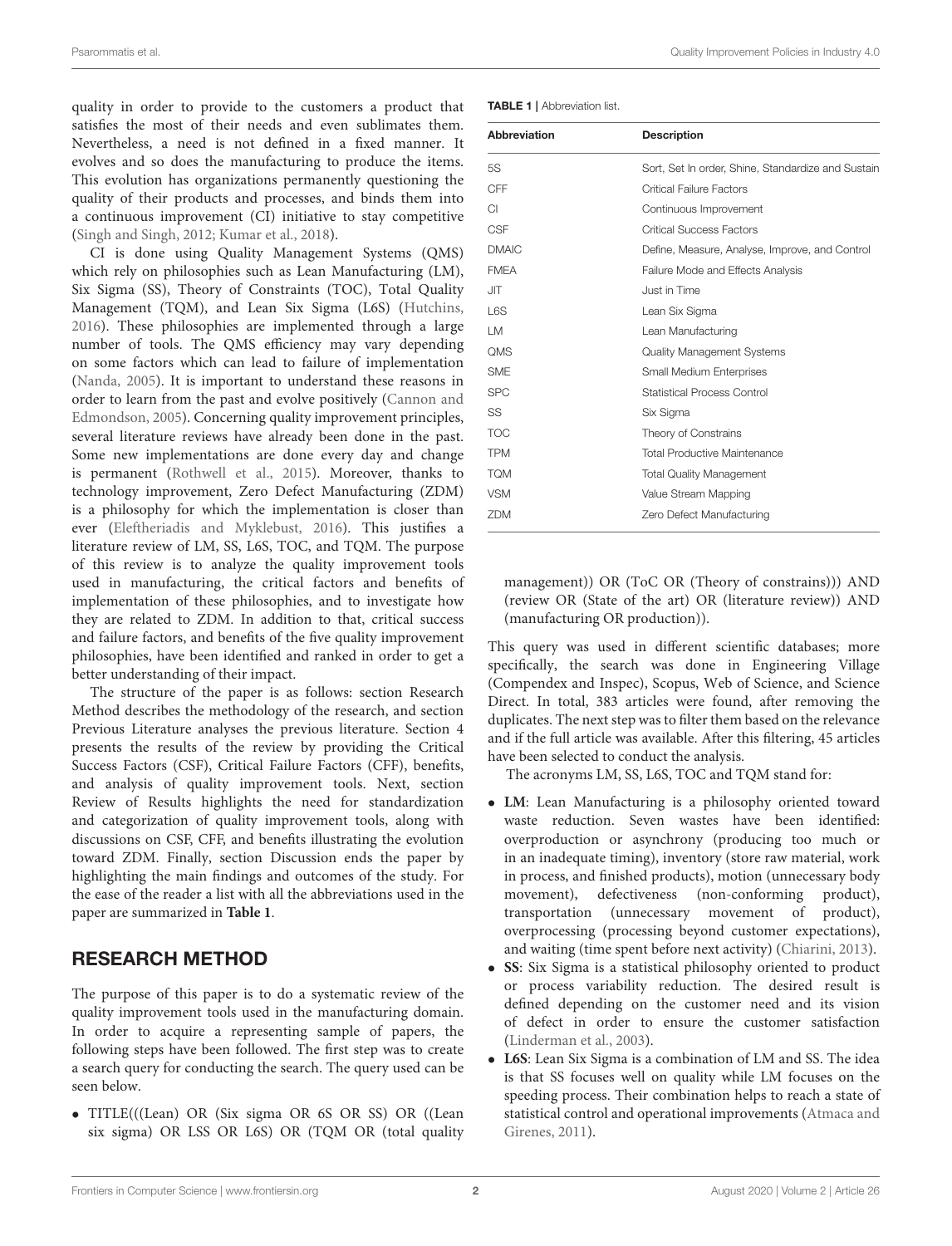- **TOC**: Theory of Constraints is a philosophy is based on the idea that a manufacturing system is constrained. Its quality can be measured by throughput, inventory, and operational expenses. The goal is to maximize throughput while decreasing the inventory and operational expenses. This is done by identifying the constraints, deciding how to exploit them, aligning the system on the exploitation decision, elevating the system's constraints, and by iterating, if during the process, one of the constraints has been broken [\(Goldratt, 2020\)](#page-13-6).
- **TQM**: Total Quality Management is a philosophy focused on the organization's culture of quality. It is mainly a mindset that everyone in an organization must be dedicated to give its best in order to provide high standards quality on the result of activities done. The goal is to reduce errors, improve customer and employee experience [\(Martínez-Lorente et al., 1998\)](#page-14-8).

## PREVIOUS LITERATURE

The selected articles are literature review articles. As manufacturing and quality management evolve over time, the findings and conclusions of literature reviews may differ depending on when the review had been carried out. Therefore, it is important to take the time to analyze this evolution by reviewing these previous works. They have been categorized depending on the quality philosophy they focus on. The classification takes into account the main philosophy studied and if it is studied combined with other philosophies. Only one paper [\(Kedar et al., 2008\)](#page-14-9) studied a combination of the five philosophies. Seven papers [\(Arnheiter and Maleyeff,](#page-13-7) [2005;](#page-13-7) [Bendell, 2006;](#page-13-8) [Kasemset, 2011;](#page-14-10) [Alhuraish et al., 2015;](#page-13-9) [Pacheco et al., 2015;](#page-14-11) [Costa et al., 2018;](#page-13-10) [Stankalla et al., 2018;](#page-14-12) [Makwana and Patange, 2019\)](#page-14-13) have focused on a combination of two philosophies and the rest has concentrated the effort on one main one. **[Figure 1](#page-2-0)** illustrates the distribution by year of the analyzed review articles. The results show that there is an increasing trend after 2014 for review articles regarding the five philosophies. Further to that, **[Figure 1](#page-2-0)** shows the corresponding percentage of each philosophy; the highest percentage corresponds to SS (30.19%), and then the LM and L6S follow with 24.53 and 26.42%, respectively. The philosophy with the least number of review papers is the TOC, mostly because it has already been proved to be inefficient to solve multi-constraints problems [\(Rahman, 1998;](#page-14-14) [Ikeziri et al., 2019\)](#page-14-15).

While **[Figure 1](#page-2-0)** shows that there is a higher interest for the studying philosophies the past 6 years, the results does not capture in detail the trends, because the articles used for **[Figure 1](#page-2-0)** were review papers. In this regard, the references of those 45 analyzed papers were considered and classified based on their year. In total, the 45 analyzed papers had 4,125 references that they were considering. The results from the year analysis of those 4,125 articles are shown in **[Figure 2](#page-3-0)**. The period that those references were covering was from 1970 to 2019. From 1970 to 2004, all the philosophies show an increasing trend, with the

<span id="page-2-0"></span>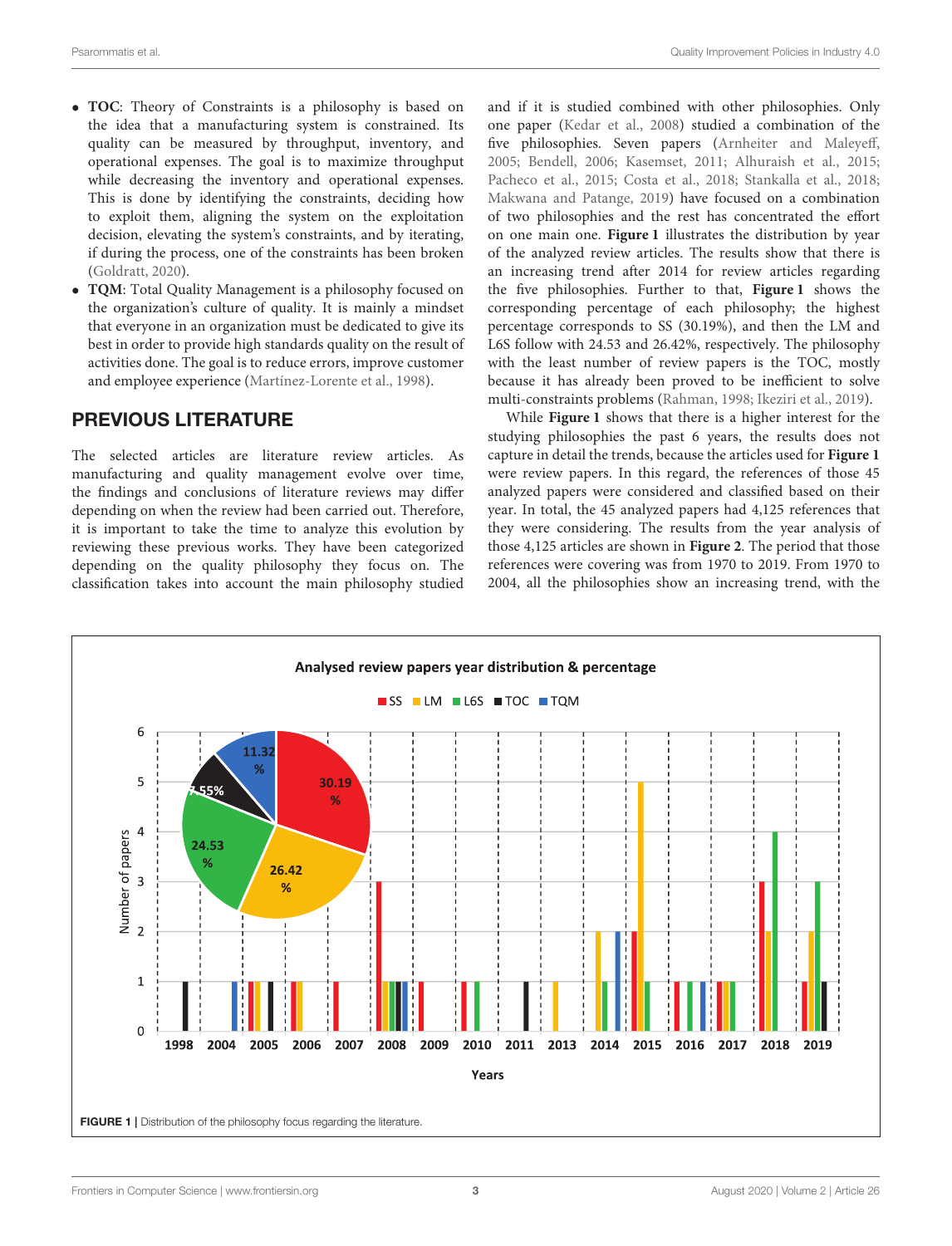

<span id="page-3-0"></span>most popular being the SS approach, followed by LM. After 2004 there is a decreasing trend, and also SS stops being the top category; its place is taken by L6Sm followed by LM. TOC and TQM have the smallest percentages, but they show similar trend as the leading philosophes; they have an increasing trend until 1999, and afterwards, they decrease to a point that becoming significantly less than the other three methods. Lately, the main focus of the research done is to understand which tool can be used for which purpose and how to standardize them. On one hand, TQM is more a philosophy and a mindset to spread in the organization than a toolbox, and hence, less studies investigate this topic. On the other hand, the philosophies LM, SS, and their more recent combination, L6S, have seen their toolbox being more and more furnished thanks to technology, for example [\(Gladysz and Buczacki, 2018\)](#page-13-11).

Finally, the decreasing trend on the last year is also due to some inertia. Indeed, the time data presented in **[Figure 2](#page-3-0)** presents the range of publication years of the references of the 45 reviewed papers analyzed. Therefore, inevitably there is a delay between the publication year of an article and its use in other articles, but it captures the current trend.

## REVIEW OF RESULTS

This section deals with an analysis of the current philosophies (LM, SS, L6S, TOC, and TQM) used for quality improvement management. Of the 45 articles reviewed, CSF, CFF, and benefits have been pulled out in order to get an understanding for some causes in the success of an implementation of the different philosophies. For these three categories, the top 10 are listed in **[Tables 2](#page-4-0)**–**[4](#page-6-0)**. The ranking has been established depending on the number of different articles citing the notion. The more a notion is mentioned, the higher the ranking is. For example, in **[Table 2](#page-4-0)** for the CSF "Trained workers on the philosophies of quality improvement," there are nine different articles mentioning it. Its weight is then of 9. This is more than "A good identification and prioritization of improvements to do" with a weight of 8 and less than "A visible Top Management commitment" with 11. Therefore, they are ranked in the order as second, third, and fourth CSF. In this analysis, the three studied notions are defined as:

- **CSF**, as a strong cause that has helped in previous successful implementations of quality improvement philosophy.
- **CFF**, as a strong cause that has hampered successful implementations of quality improvement philosophy.
- **Benefit,** as a positive consequence from successful implementations of quality improvement philosophy.

## Enabling Factors and Benefits

Based on the review and analysis of the literature and practices, the enabling factors for quality improvement in the form of Top 10 CSFs are presented below:

• **Use of proper communication to avoid misunderstanding:** As explained in the first point, strategies of quality improvement are defined by the top management. Afterwards, the message is carried by intermediates across the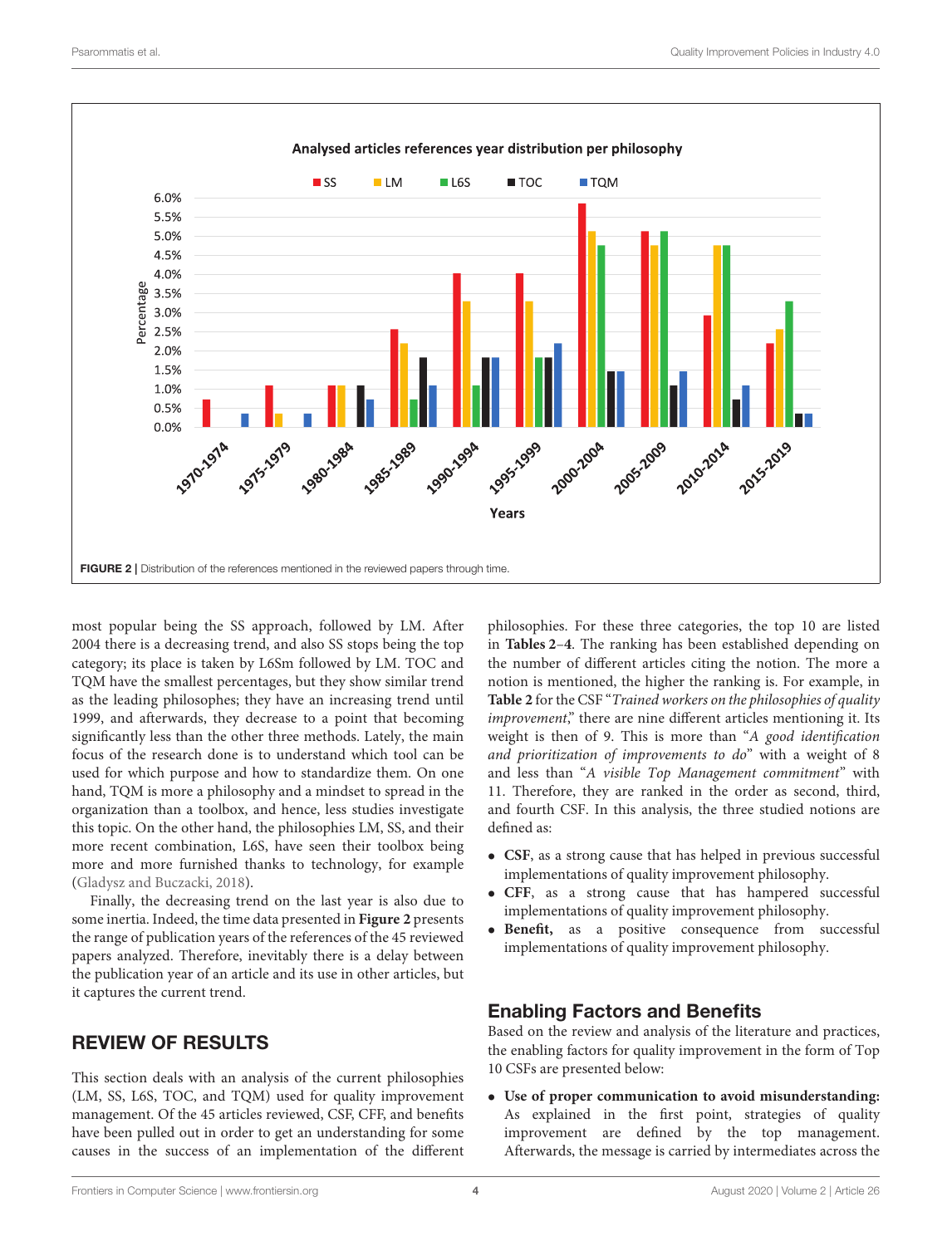<span id="page-4-0"></span>

|                |                                                           | <b>TABLE 2</b>   Top 10 of CSF identified in the articles reviewed.                                                                                                                                                                                                                                                                                                    |
|----------------|-----------------------------------------------------------|------------------------------------------------------------------------------------------------------------------------------------------------------------------------------------------------------------------------------------------------------------------------------------------------------------------------------------------------------------------------|
| -1             | <b>CSF</b><br>LM<br>SS<br>L6S                             | Use of a proper communication to avoid misunderstanding<br>(Gupta and Jain, 2013; Bhamu and Singh Sangwan, 2014; Sundar et al., 2014; Yusup et al., 2015)<br>(Oke, 2007; Kumar and Antony, 2008; Gamal Aboelmaged, 2010; Stankalla et al., 2018)<br>(Lande et al., 2016; Antony et al., 2017; Muraliraj et al., 2018; Ruben et al., 2018; Stankalla et al., 2018)      |
| $\overline{c}$ | <b>CSF</b><br>LM<br>SS<br>L6S<br><b>TQM</b>               | Visible management commitment<br>(Costa et al., 2018)<br>(Oke, 2007; Kumar and Antony, 2008; Gamal Aboelmaged, 2010; Tjahjono et al., 2010; Costa et al., 2018; Stankalla et al., 2018)<br>(Lande et al., 2016; Antony et al., 2017; Muraliraj et al., 2018; Ruben et al., 2018; Stankalla et al., 2018)<br>(Al-Khalili and Subari, 2014)                              |
| 3              | <b>CSF</b><br>LM<br>SS<br>L6S                             | Trained workers on the philosophies of quality improvement<br>(Gupta and Jain, 2013; Bhamu and Singh Sangwan, 2014; Sundar et al., 2014; Costa et al., 2018)<br>(Oke, 2007; Kumar and Antony, 2008; Gamal Aboelmaged, 2010; Costa et al., 2018; Stankalla et al., 2018)<br>(Lande et al., 2016; Muraliraj et al., 2018; Ruben et al., 2018; Stankalla et al., 2018)    |
| 4              | <b>CSF</b><br>LM<br>SS<br>L6S<br><b>TOC</b>               | Good identification and prioritization of improvements<br>(Alhuraish et al., 2015)<br>(Kumar and Antony, 2008; Gamal Aboelmaged, 2010; Alhuraish et al., 2015; Alcaide-Muñoz and Gutierrez-Gutierrez, 2017; Stankalla et al., 2018)<br>(Lande et al., 2016; Alsaffar and Ketan, 2018; Muraliraj et al., 2018; Stankalla et al., 2018)<br>(Kirche and Srivastava, 2005) |
| 5              | <b>CSF</b><br>SS<br>L6S                                   | Strong link between philosophy, business strategy, and customer satisfaction<br>(Kumar and Antony, 2008; Gamal Aboelmaged, 2010; Tjahjono et al., 2010; Stankalla et al., 2018)<br>(Lande et al., 2016; Antony et al., 2017; Muraliraj et al., 2018; Ruben et al., 2018; Stankalla et al., 2018)                                                                       |
| 6              | <b>CSF</b><br>LМ<br>SS<br>L6S<br><b>TOC</b><br><b>TQM</b> | Good understanding of tool choice depending on the goal<br>(Gupta and Jain, 2013)<br>(Tjahjono et al., 2010; Stankalla et al., 2018)<br>(Ruben et al., 2018; Stankalla et al., 2018)<br>(Kasemset, 2011)<br>(Al-Khalili and Subari, 2014)                                                                                                                              |
| 7              | <b>CSF</b><br>LM<br>SS<br>L6S                             | Use of precise quantification tools<br>(Bendell, 2006; Alhuraish et al., 2015; Pacheco et al., 2015)<br>(Bendell, 2006; Gamal Aboelmaged, 2010; Alhuraish et al., 2015; Pacheco et al., 2015; Alcaide-Muñoz and Gutierrez-Gutierrez, 2017)<br>(Lande et al., 2016)                                                                                                     |
| 8              | <b>CSF</b><br>LМ<br>SS<br>L6S                             | Linking QMS to the global supply chain<br>(Bhamu and Singh Sangwan, 2014)<br>(Kumar and Antony, 2008; Tjahjono et al., 2010; Stankalla et al., 2018)<br>(Lande et al., 2016; Muraliraj et al., 2018; Stankalla et al., 2018)                                                                                                                                           |
| 9              | <b>CSF</b><br>LM<br><b>TOC</b>                            | Systemic approach to improve by iterations<br>(Bhamu and Singh Sangwan, 2014; Sundar et al., 2014)<br>(Rahman, 1998; Kasemset, 2011; Ikeziri et al., 2019)                                                                                                                                                                                                             |
| 10             | CSF<br>LM<br>SS<br>L6S                                    | <b>Strong involvement of employees</b><br>(Bhamu and Singh Sangwan, 2014; Sundar et al., 2014)<br>(Kumar and Antony, 2008)<br>(Lande et al., 2016; Ruben et al., 2018)                                                                                                                                                                                                 |

organization. Proper communication helps to avoid distortion of the message or even distortion of the need.

• **Visible management commitment:** Quality strategies are determined by the top management of the organization. These guidelines have to be broadcast across the whole structure up to the shop floor. The more intermediates (like managers) are used to carry the message—the more distant the decision makers seem, the less concerned the employees may

be. Therefore, top management must shorten this distance by being committed to these guidelines and showing the employees they care about it.

• **Trained actors on the philosophies of quality improvement:** Trained workers are used to implement new systems. They understand well the causes and consequences of choices in terms of impact on the system, the products, the employees, and more, in order to do their best to succeed.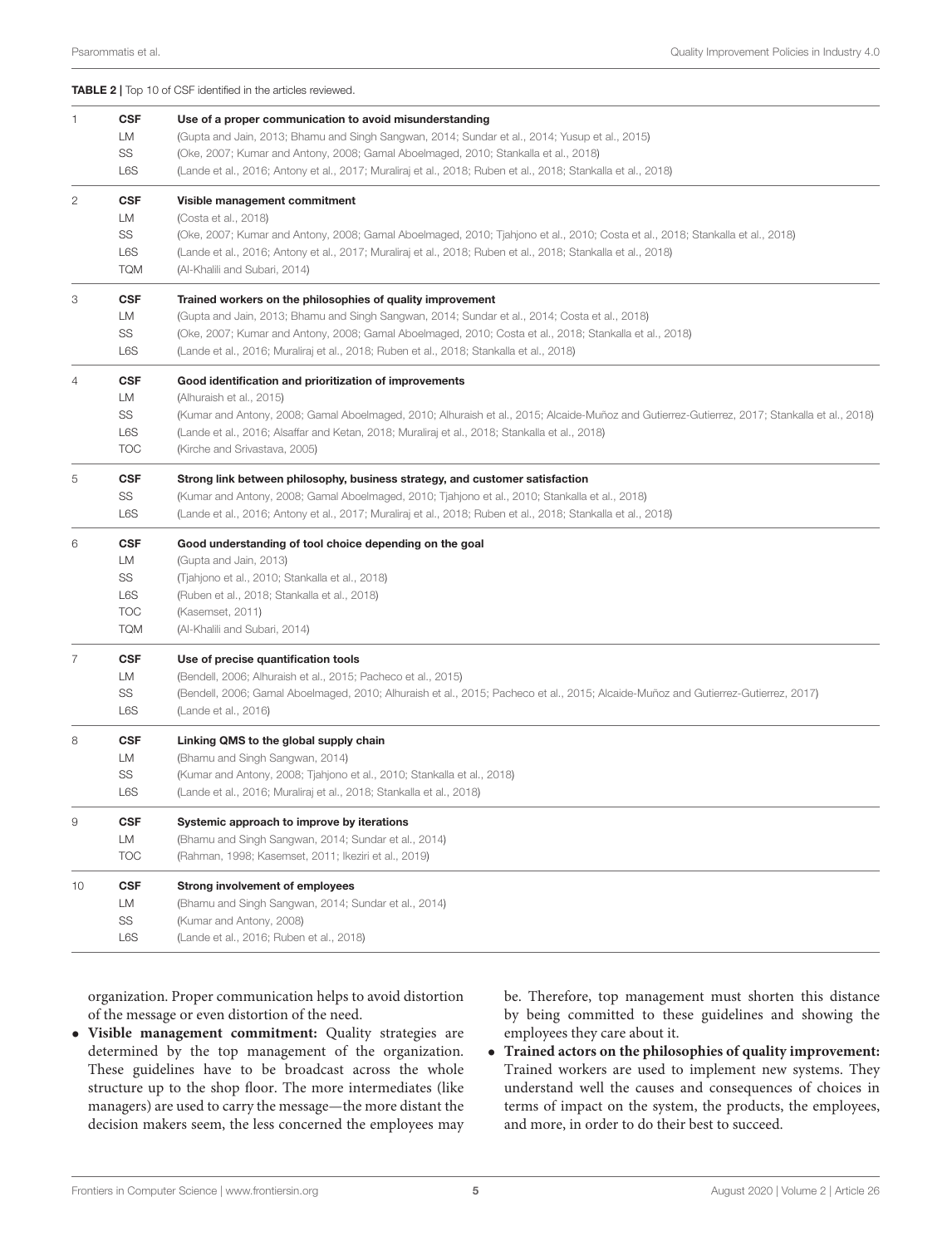<span id="page-5-0"></span>TABLE 3 | Top 10 benefits (BFT) identified in the articles reviewed.

| $\mathbf{1}$                                                                                                                                                                                                                                                                                              | <b>BFT</b><br>LM<br>SS<br>L6S<br><b>TOC</b>               | <b>Cost reduction</b><br>(Bendell, 2006; Gupta and Jain, 2013; Nithia et al., 2015; Pacheco et al., 2015; Costa et al., 2018; Ismail et al., 2019)<br>(Bendell, 2006; Oke, 2007; Kumar and Antony, 2008; Gamal Aboelmaged, 2010; Pacheco et al., 2015; Costa et al., 2018; Patel and Desai, 2018)<br>(Alsmadi and Khan, 2010; Antony et al., 2017; Alexander et al., 2019; Siregar et al., 2019)<br>(Kasemset, 2011) |  |
|-----------------------------------------------------------------------------------------------------------------------------------------------------------------------------------------------------------------------------------------------------------------------------------------------------------|-----------------------------------------------------------|----------------------------------------------------------------------------------------------------------------------------------------------------------------------------------------------------------------------------------------------------------------------------------------------------------------------------------------------------------------------------------------------------------------------|--|
| 2                                                                                                                                                                                                                                                                                                         | <b>BFT</b><br>LM<br>SS<br>L6S<br><b>TOC</b><br><b>TQM</b> | Lead-time reduction<br>(Gupta and Jain, 2013; Bhamu and Singh Sangwan, 2014; Pinho and Mendes, 2017; Costa et al., 2018; Gladysz and Buczacki, 2018)<br>(Oke, 2007; Kumar and Antony, 2008; Costa et al., 2018; Patel and Desai, 2018)<br>(Alsmadi and Khan, 2010; Antony et al., 2017; Alexander et al., 2019)<br>(Rahman, 1998; Ikeziri et al., 2019)<br>(Nandurkar et al., 2014)                                  |  |
| 3                                                                                                                                                                                                                                                                                                         | BFT<br>LM<br>SS<br>L6S                                    | <b>Quality improvement</b><br>(Gupta and Jain, 2013; Bhamu and Singh Sangwan, 2014; Yusup et al., 2015; Pinho and Mendes, 2017; Costa et al., 2018; Ismail et al., 2019)<br>(Oke, 2007; Gamal Aboelmaged, 2010; Alcaide-Muñoz and Gutierrez-Gutierrez, 2017; Costa et al., 2018)<br>(Albliwi et al., 2015; Antony et al., 2017; Alexander et al., 2019; Siregar et al., 2019)                                        |  |
| 4                                                                                                                                                                                                                                                                                                         | <b>BFT</b><br>LM<br>SS<br>L6S<br><b>TOC</b><br><b>TQM</b> | <b>Inventory reduction</b><br>(Gupta and Jain, 2013; Sundar et al., 2014; Pinho and Mendes, 2017; Gladysz and Buczacki, 2018)<br>(Oke, 2007; Gamal Aboelmaged, 2010)<br>(Alsmadi and Khan, 2010; Albliwi et al., 2015; Antony et al., 2017; Siregar et al., 2019)<br>(Rahman, 1998; Ikeziri et al., 2019)<br>(Nandurkar et al., 2014)                                                                                |  |
| 5                                                                                                                                                                                                                                                                                                         | <b>BFT</b><br>LM<br>SS<br>L6S                             | <b>Cycle time reduction</b><br>(Gupta and Jain, 2013; Bhamu and Singh Sangwan, 2014; Nithia et al., 2015; Yusup et al., 2015)<br>(Oke, 2007; Kumar and Antony, 2008; Gamal Aboelmaged, 2010)<br>(Albliwi et al., 2015; Antony et al., 2017; Alsaffar and Ketan, 2018; Siregar et al., 2019)                                                                                                                          |  |
| 6                                                                                                                                                                                                                                                                                                         | <b>BFT</b><br>LM<br>SS<br>L6S<br><b>TQM</b>               | Increased production<br>(Gupta and Jain, 2013; Bhamu and Singh Sangwan, 2014; Costa et al., 2018)<br>(Oke, 2007; Kumar and Antony, 2008; Gamal Aboelmaged, 2010; Costa et al., 2018)<br>(Alsmadi and Khan, 2010; Albliwi et al., 2015; Alsaffar and Ketan, 2018; Alexander et al., 2019; Siregar et al., 2019)<br>(Nandurkar et al., 2014)                                                                           |  |
| 7                                                                                                                                                                                                                                                                                                         | <b>BFT</b><br>LM<br>SS<br>L6S<br><b>TQM</b>               | Increased customer satisfaction<br>(Bendell, 2006; Kedar et al., 2008; Bhamu and Singh Sangwan, 2014)<br>(Bendell, 2006; Kedar et al., 2008; Gamal Aboelmaged, 2010; Patel and Desai, 2018)<br>(Albliwi et al., 2015; Antony et al., 2017; Siregar et al., 2019)<br>(Al-Khalili and Subari, 2014)                                                                                                                    |  |
| 8                                                                                                                                                                                                                                                                                                         | <b>BFT</b><br>LМ<br>SS<br>L6S                             | Reduction of variability in quality<br>(Kedar et al., 2008; Bhamu and Singh Sangwan, 2014; Sundar et al., 2014; Alhuraish et al., 2015)<br>(Kedar et al., 2008; Gamal Aboelmaged, 2010; Alhuraish et al., 2015; Alcaide-Muñoz and Gutierrez-Gutierrez, 2017)<br>(Kedar et al., 2008; Alsmadi and Khan, 2010; Albliwi et al., 2015; Siregar et al., 2019)                                                             |  |
| 9                                                                                                                                                                                                                                                                                                         | BFT<br>LM<br>SS<br>L6S                                    | Employee morale improvement<br>(Gupta and Jain, 2013; Sundar et al., 2014; Pacheco et al., 2015; Pinho and Mendes, 2017)<br>(Kumar and Antony, 2008; Pacheco et al., 2015)<br>(Alsaffar and Ketan, 2018; Alexander et al., 2019; Siregar et al., 2019)                                                                                                                                                               |  |
| <b>BFT</b><br>On-time delivery increase<br>10<br>LM<br>(Bhamu and Singh Sangwan, 2014; Pacheco et al., 2015; Pinho and Mendes, 2017; Ismail et al., 2019)<br>SS<br>(Oke, 2007; Gamal Aboelmaged, 2010; Pacheco et al., 2015; Patel and Desai, 2018)<br><b>TOC</b><br>(Rahman, 1998; Ikeziri et al., 2019) |                                                           |                                                                                                                                                                                                                                                                                                                                                                                                                      |  |

• **Good identification and prioritization of improvements:** An organization may have several domains of improvement. First of all, it is important to identify all opportunities. This is of primary importance, as some improvements might have precedence over another. Moreover, some improvements are more critical than others. Therefore, one must be able to identify the full list of improvements and determine the right timing for each one to be done.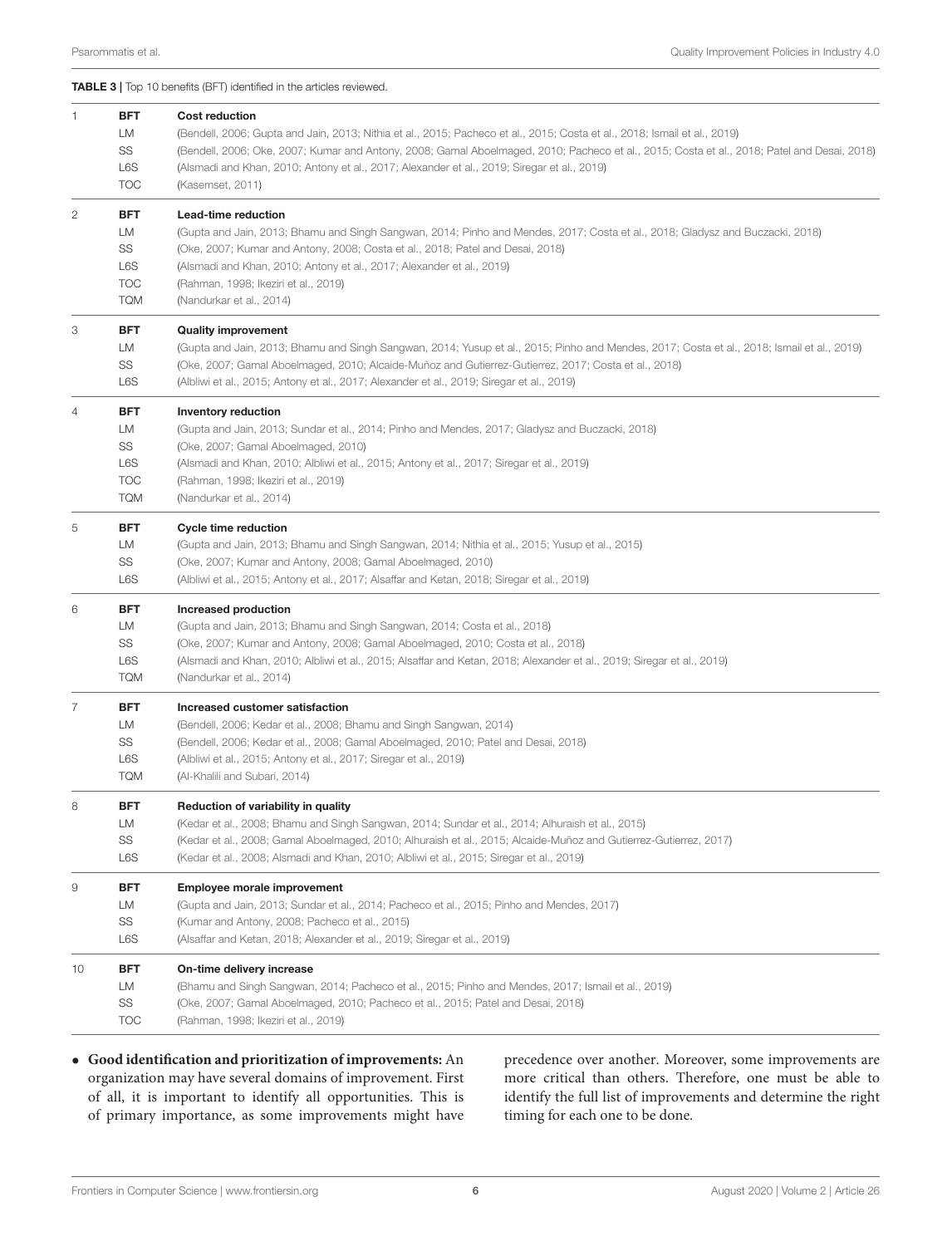<span id="page-6-0"></span>

|  | <b>TABLE 4</b>   Top 10 of CFF identified in the articles reviewed. |  |
|--|---------------------------------------------------------------------|--|
|  |                                                                     |  |

| 1. | <b>CFF</b><br>LM | Lack of implementation experience and training for actors<br>(Arnheiter and Maleyeff, 2005; Gupta and Jain, 2013; Bhamu and Singh Sangwan, 2014; Sundar et al., 2014; Nithia et al., 2015; Yusup et al., |
|----|------------------|----------------------------------------------------------------------------------------------------------------------------------------------------------------------------------------------------------|
|    |                  | 2015; Pinho and Mendes, 2017; Costa et al., 2018)                                                                                                                                                        |
|    | SS               | (Arnheiter and Maleyeff, 2005; Oke, 2007; Kumar and Antony, 2008; Van Iwaarden et al., 2008; Tjahjono et al., 2010; Costa et al., 2018)                                                                  |
|    | L6S              | (Albliwi et al., 2015; Antony et al., 2017; Muraliraj et al., 2018; Ruben et al., 2018; Alexander et al., 2019; Siregar et al., 2019)                                                                    |
|    | <b>TQM</b>       | (Al-Khalili and Subari, 2014; Dedy et al., 2016)                                                                                                                                                         |
| 2  | <b>CFF</b>       | Lack of top management commitment                                                                                                                                                                        |
|    | LM               | (Gupta and Jain, 2013; Bhamu and Singh Sangwan, 2014; Alhuraish et al., 2015; Nithia et al., 2015)                                                                                                       |
|    | SS               | (Kumar and Antony, 2008; Van Iwaarden et al., 2008; Tjahjono et al., 2010; Alhuraish et al., 2015)                                                                                                       |
|    | L6S              | (Alsmadi and Khan, 2010; Albliwi et al., 2015; Muraliraj et al., 2018; Ruben et al., 2018; Alexander et al., 2019; Siregar et al., 2019)                                                                 |
|    | <b>TQM</b>       | (Al-Khalili and Subari, 2014; Dedy et al., 2016)                                                                                                                                                         |
| З  | <b>CFF</b>       | Resistance to change                                                                                                                                                                                     |
|    | LM               | (Gupta and Jain, 2013; Alhuraish et al., 2015; Nithia et al., 2015; Costa et al., 2018)                                                                                                                  |
|    | SS               | (Kumar and Antony, 2008; Van Iwaarden et al., 2008; Tjahjono et al., 2010; Alhuraish et al., 2015; Costa et al., 2018)                                                                                   |
|    | L6S              | (Alsmadi and Khan, 2010; Albliwi et al., 2015; Antony et al., 2017; Muraliraj et al., 2018; Ruben et al., 2018; Alexander et al., 2019)                                                                  |
| 4  | <b>CFF</b>       | Lack of resources                                                                                                                                                                                        |
|    | LM               | (Gupta and Jain, 2013; Alhuraish et al., 2015; Nithia et al., 2015; Pinho and Mendes, 2017)                                                                                                              |
|    | SS               | (Kumar and Antony, 2008; Tjahjono et al., 2010; Alhuraish et al., 2015; Stankalla et al., 2018)                                                                                                          |
|    | L6S              | (Albliwi et al., 2015; Antony et al., 2017; Muraliraj et al., 2018; Ruben et al., 2018; Stankalla et al., 2018; Alexander et al., 2019)                                                                  |
| 5  | <b>CFF</b>       | Lack of employee involvement                                                                                                                                                                             |
|    | LM               | (Bendell, 2006; Yusup et al., 2015)                                                                                                                                                                      |
|    | SS               | (Bendell, 2006; Oke, 2007; Kumar and Antony, 2008; Van Iwaarden et al., 2008)                                                                                                                            |
|    | L6S              | (Alsmadi and Khan, 2010; Muraliraj et al., 2018; Ruben et al., 2018; Siregar et al., 2019)                                                                                                               |
| 6  | <b>CFF</b>       | Lack of framework of implementation                                                                                                                                                                      |
|    | LM               | (Bhamu and Singh Sangwan, 2014; Pacheco et al., 2015; Pinho and Mendes, 2017)                                                                                                                            |
|    | SS               | (Oke, 2007; Gamal Aboelmaged, 2010; Tjahjono et al., 2010; Pacheco et al., 2015; Alcaide-Muñoz and Gutierrez-Gutierrez, 2017; Patel and                                                                  |
|    |                  | Desai, 2018)                                                                                                                                                                                             |
|    | L6S              | (Antony et al., 2017)                                                                                                                                                                                    |
| 7  | <b>CFF</b>       | Need for a specialist                                                                                                                                                                                    |
|    | LM               | (Bendell, 2006; Kedar et al., 2008)                                                                                                                                                                      |
|    | SS               | (Bendell, 2006; Oke, 2007; Kedar et al., 2008; Gamal Aboelmaged, 2010)                                                                                                                                   |
|    | L6S              | (Kedar et al., 2008; Antony et al., 2017; Muraliraj et al., 2018; Alexander et al., 2019; Siregar et al., 2019)                                                                                          |
|    | <b>TOC</b>       | (Kedar et al., 2008)                                                                                                                                                                                     |
|    | <b>TQM</b>       | (Talha, 2004; Kedar et al., 2008)                                                                                                                                                                        |
| 8  | <b>CFF</b>       | Poor communication system                                                                                                                                                                                |
|    | LM               | (Bendell, 2006; Nithia et al., 2015; Yusup et al., 2015)                                                                                                                                                 |
|    | SS               | (Bendell, 2006)                                                                                                                                                                                          |
|    | L6S              | (Albliwi et al., 2015; Ruben et al., 2018; Siregar et al., 2019)                                                                                                                                         |
|    | <b>TQM</b>       | (Dedy et al., 2016)                                                                                                                                                                                      |
| 9  | <b>CFF</b>       | Data control infrastructure implementation difficulties                                                                                                                                                  |
|    | LM               | (Kedar et al., 2008; Bhamu and Singh Sangwan, 2014; Alhuraish et al., 2015)                                                                                                                              |
|    | SS               | (Kedar et al., 2008; Gamal Aboelmaged, 2010; Alhuraish et al., 2015)                                                                                                                                     |
|    | L6S              | (Kedar et al., 2008; Albliwi et al., 2015; Siregar et al., 2019)                                                                                                                                         |
| 10 | <b>CFF</b>       | Poor selection of projects                                                                                                                                                                               |
|    | SS               | (Kumar and Antony, 2008; Tjahjono et al., 2010)                                                                                                                                                          |
|    | L6S              | (Albliwi et al., 2015; Antony et al., 2017; Muraliraj et al., 2018; Alexander et al., 2019)                                                                                                              |
|    |                  |                                                                                                                                                                                                          |

• **Strong link between philosophy, business strategy, and customer satisfaction:** The main goal of a manufacturing system is to bring products that will fulfill one or more customer needs. Therefore, strategic manufacturing choices must be linked to the customer need in order to ensure their satisfaction. Once the choices are made, the changes induced must be treated with the adequate philosophy leading to the greatest customer satisfaction.

• **Good understanding of tool choice depending on the goal:** Several philosophies exist to implement quality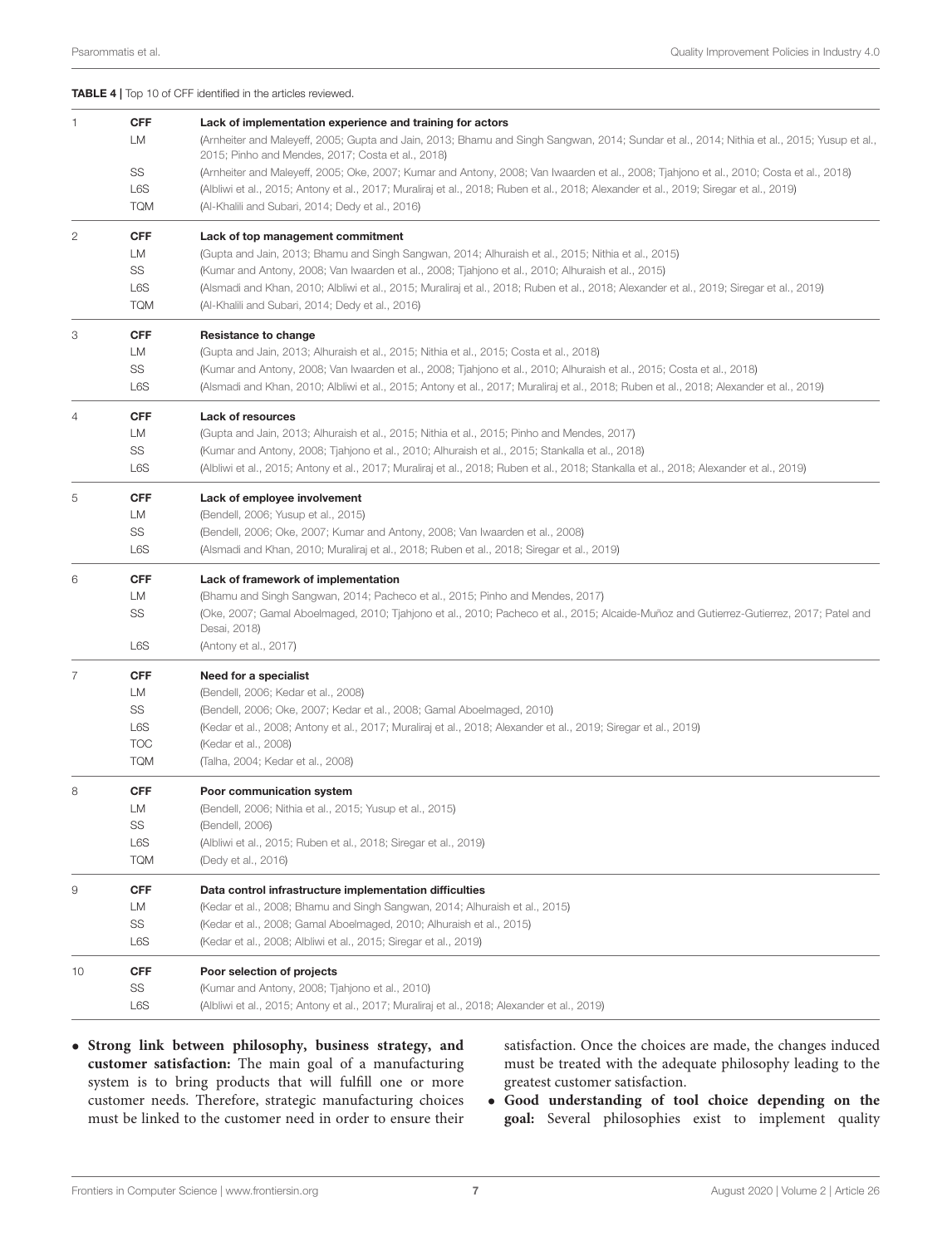improvements, as well as several goals for quality improvement. Therefore, tools may be useful to reach some targets, but not all. A good knowledge of which tool is useful for which purpose is important in order to use them in the appropriate manner.

- **Use of precise quantification tools:** Improvement is defined as a positive change from an initial state to a final one. These states must be well-determined to precisely estimate the gain. Therefore, tools must be able to accurately quantify the chosen units for improvement.
- **Linking QMS to the global supply chain:** The manufacturing department strongly relies on suppliers, logistic department, marketing department, etc. Therefore, QMS implementation will face some barriers which can be overcome by linking the actors of the supply chain to the QMS.
- **Systemic approach to improve by iterations:** An improvement is a change, and that means to move to a less known situation, as compared to before. A systemic approach helps to reduce the unknown during the implementation by applying a global method and avoiding particularities. By reducing the complexity and the impact of singularities on the system, a systemic approach helps to progress by iterations following a framework determined in advance.
- **Strong involvement of employees:** The different philosophies of quality improvement require that everyone is dedicated to providing the best quality possible. This means that ensuring the commitment of all the employees toward quality improvement is important to successfully evolve.

Based on the analysis performed on the selected articles, the Top 10 benefits as a result of the quality improvement policies are listed below. Furthermore, **[Table 3](#page-5-0)** presents those benefits as classified per method, and provides the corresponding references.

## Barriers

Some of the CSF previously presented can also turn out to be weaknesses if they are badly used. Besides, some important aspects must be taken into account to help avoid some failures. These barriers to the improvement of quality are explained in the form of Top 10 CFFs as follows:

- **Lack of implementation experience and training for actors:** In order to implement a QMS, people must have a certain knowledge of the philosophy and tools to avoid failures and useless expenses.
- **Lack of top management commitment:** The implementation of quality improvement systems needs the dedication of everyone in the organization. The will to increase quality often comes from the top management, which has a wider perspective on the product and the customer satisfaction. The top management then pushes the quality initiatives. In order to be credible, they must stay committed to this position to ensure a sustainable development.
- **Resistance to change:** Change means going from a wellunderstood state to another less known one. The actors of the organizations have to make an effort then to change. Some inertia may occur before benefits appear and then the will to

go back to the previous state might pressure the organization. This is a resistance to change.

- **Lack of resources:** In order to change and improve, resources (human, financial, infrastructure) are used. Sometimes the change requires more resources than affordable for example in small and medium enterprises (SMEs).
- **Lack of employees' involvement:** As explained before, a strong involvement of employees is a strength whereas a weak one is a drawback.
- **Lack of framework of implementation:** The process of quality improvement is iterative and relies on several levels of maturity. There is no standard framework or procedure to follow. Thus, improvement is hardly reproducible.
- **Need for a specialist:** There is considerable knowledge in the quality management field. A CSF is to have a trained population. Therefore, there is the need of a specialist to accomplish this mission and have an expertise. This is an additional resource for the implementation of QMS.
- **Poor communication system:** As explained before, proper communication is important to ensure that actors are on the same page, and that results are provided and dynamically improve.
- **Data control infrastructure implementation difficulties:** Once the improvement is implemented, there is a phase of monitoring to measure the impact of the change. The measurements need an adequate data control infrastructure. Otherwise, the conclusion on benefits of the change is less precise.
- **Poor selection of projects:** In order to be sustainable, a strategic plan of improvements has to be designed. A poor selection and sequencing of projects may lead to failures or not fixing the main problems.

## Analysis of Quality Improvement Tools

An analysis of the tools listed in the articles reviewed has been done. It is important to define what is considered to be a tool. First of all, a mechanism is considered to be a tool when the action of applying this mechanism enhances the quality of the product or the process. The top 10 tools are described in **[Table 5](#page-8-0)**. The ranking is based on the weight attributed to each tool. The weight is determined as the number of different articles mentioning the tool all philosophies combined. In total, 144 tools have been listed. The focus of the study is on the tools which are mentioned in at least two different articles, which results in the further analysis of 99 tools. The total number of citations is 586 for these 99 tools, and each tool may be listed in several philosophies.

Furthermore, the tools have been clustered in two classes, based on the nature of the approach and the targeted goal. The first classification regroups the tools depending on their focus. The results from this classification are shown in **[Table 6](#page-9-0)** and **[Figure 3](#page-8-1)**. **[Table 6](#page-9-0)** contains the overall results for all the philosophies with the corresponding percentages occurred from the analysis. There are five main categories regarding the focus of the tools, i.e., global improvement with 34.81% is the dominant category, followed by flow mapping and quality with 19.80 and 16.89%, respectively. The least developed tool is on the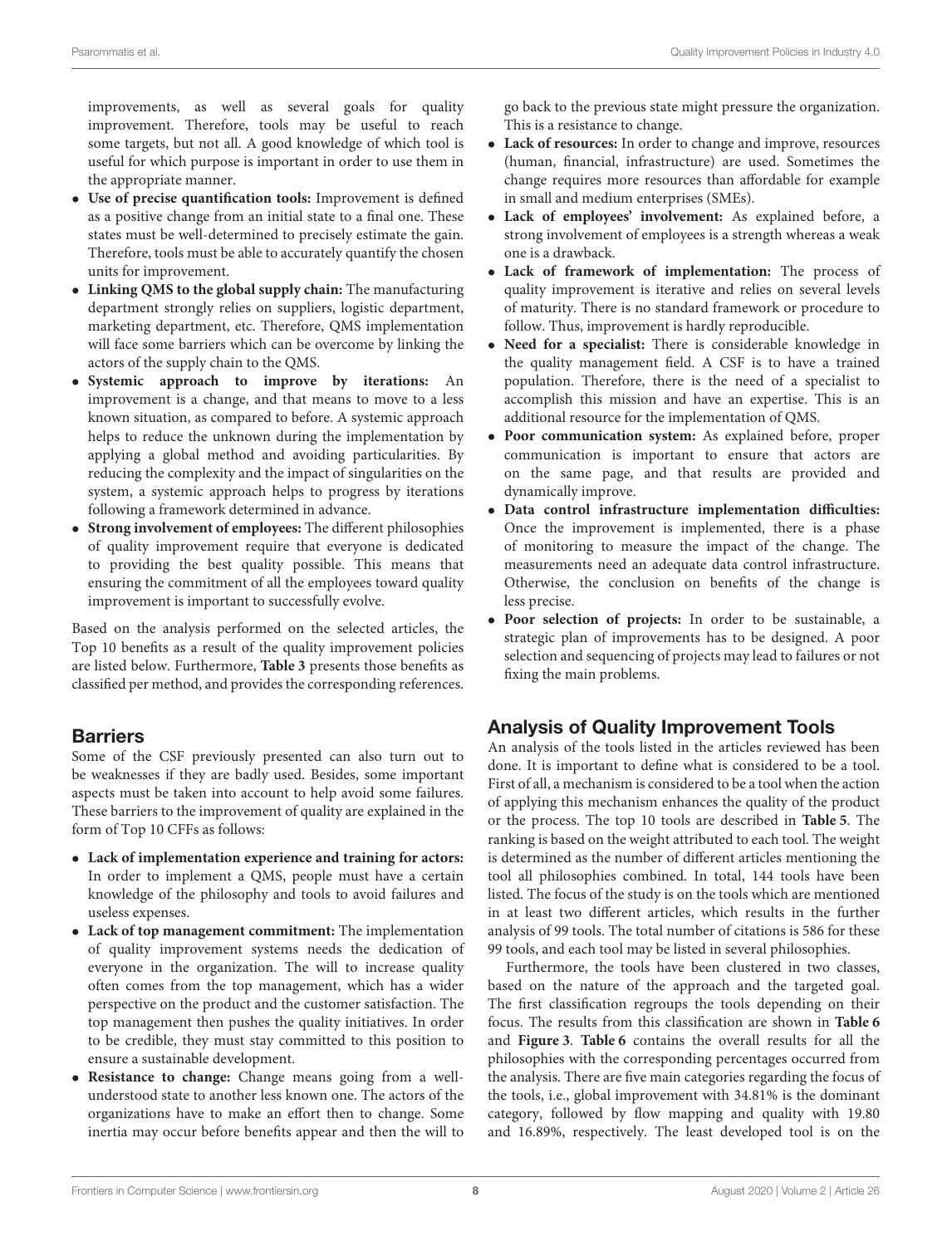<span id="page-8-0"></span>

| Rank           | Tool                                                             | <b>Definition</b>                                                                                                                                                                                                                                                                                                                                                               | $\frac{0}{0}$ |
|----------------|------------------------------------------------------------------|---------------------------------------------------------------------------------------------------------------------------------------------------------------------------------------------------------------------------------------------------------------------------------------------------------------------------------------------------------------------------------|---------------|
| 1              | <b>DMAIC</b> (Define, Measure, Analyze, Improve,<br>and Control) | DMAIC is a strategy of improvement originated from SS, but can be extended to LM and L6S.                                                                                                                                                                                                                                                                                       | 4.09%         |
| $\overline{2}$ | <b>VSM</b> (Value Stream Mapping)                                | VSM is a lean flow mapping tool. It is a process-oriented tool which map the value creation of<br>the product, the time, resources spent, and information generated.                                                                                                                                                                                                            | 3.75%         |
| 3              | 5S (Sort, Set In Order, Shine, Standardize,<br>and Sustain)      | 5S is an iterative lean tool which helps to sort, order, clean, and standardize a workplace in<br>order to make it more efficient and improve the work life of the workplace's user. 5S stands for<br>the initials of 5 Japanese words.                                                                                                                                         | 3.41%         |
| 4              | <b>JIT (Just In Time)</b>                                        | JIT is a lean flow timing management tool. Its goal is to align the timings in order the piece<br>parts arrive just when needed for them to reach the next step of manufacturing for the product.<br>The same reasoning stands for the finished good which arrive when needed. The purpose is to<br>reduce the inventory of parts and finished goods and then the waiting time. | 3.41%         |
| 5              | <b>Kaizen</b>                                                    | Kaizen is a lean general approach for improvement in a system in order to reduce wastes.                                                                                                                                                                                                                                                                                        | 2.90%         |
| 6              | <b>Standardization</b>                                           | Standardization is a tool which helps to reduce the variability of a process and product to<br>ensure a consistent quality                                                                                                                                                                                                                                                      | 2.90%         |
| 7              | <b>TPM</b> (Total Productive Maintenance)                        | TPM is a tool designed to program the maintenance of the machines. The goal is to reduce the<br>downtime and the unexpected stops.                                                                                                                                                                                                                                              | 2.90%         |
| 8              | Kanban                                                           | Kanban is a lean tool to reach a pull system of quality. This relies on a visual tracking system of<br>the product progress to well manage the flow.                                                                                                                                                                                                                            | 2.73%         |
| 9              | <b>SPC (Statistical Process Control)</b>                         | SPC is a statistical tool to quantify the variability of a process and monitor the current state of<br>the situation.                                                                                                                                                                                                                                                           | 2.55%         |
| 10             | <b>FMEA</b> (Failure Mode and Effects Analysis)                  | FMEA is a tool listing the potential failures of a system. It lists and ranks the risks on human,<br>methods and utilization, security and environmental factors to help tackle them in a cost and<br>impact limited way.                                                                                                                                                       | 2.38%         |



<span id="page-8-1"></span>prioritization of the improvement to make with 6.31% of the category importance.

**[Figure 3](#page-8-1)** shows that most of the tools used in SS approach are used for global improvement. In addition to that, prioritization and statistics tools are almost equally used by SS, LM, and L6S approaches. Flow mapping and time tools are

used more for LM, followed by SS and L6S, with similar mentions accordingly.

The second classification splits the tools depending on their goal. The results are shown in **[Table 7](#page-9-1)** and **[Figure 4](#page-10-0)**. In **[Table 7](#page-9-1)**, there are two main goals that are dominant, i.e., the goal of determining current state of a system and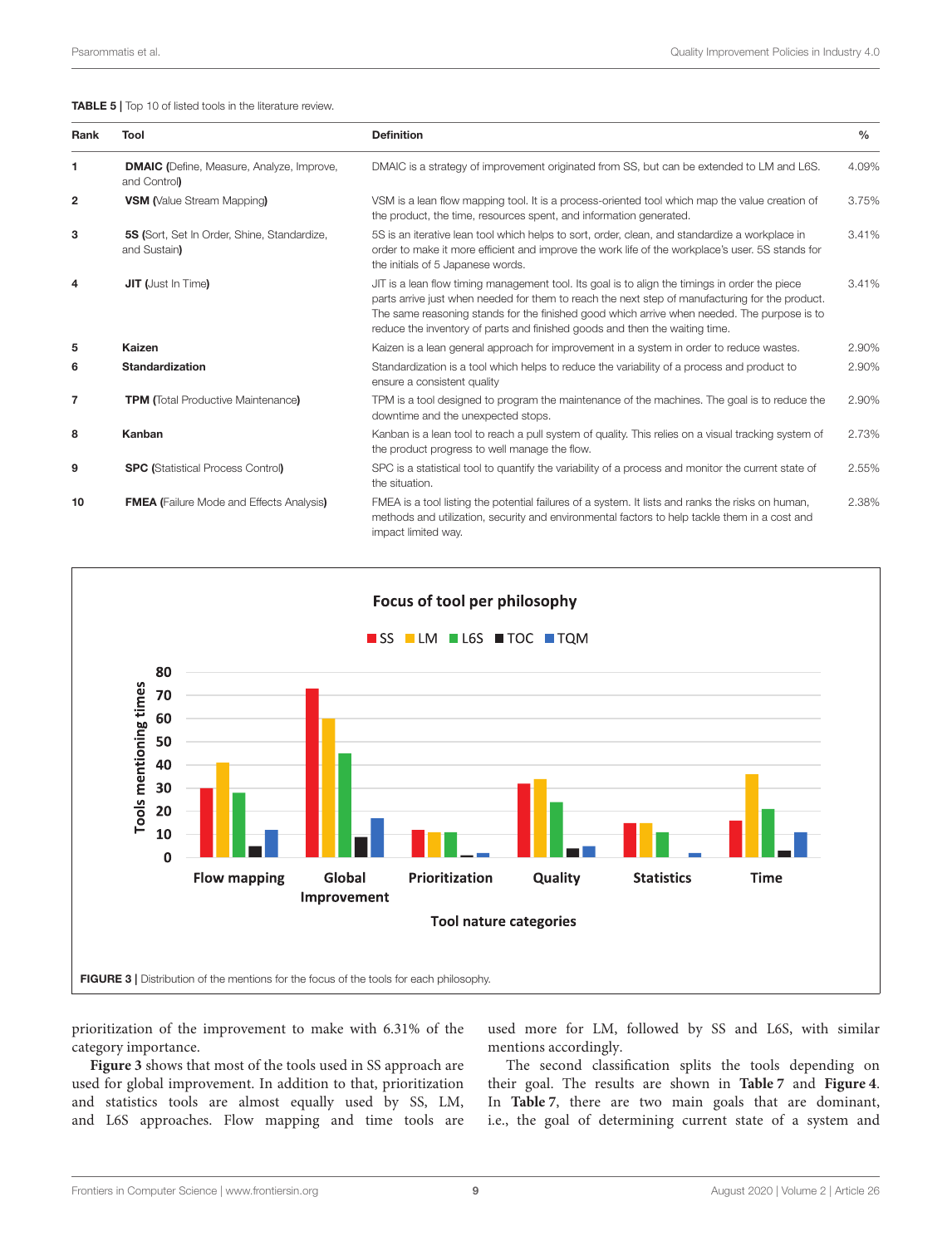<span id="page-9-0"></span>

| <b>TABLE 6</b>   Definition of the different options of the first classification of tools on |  |  |  |  |
|----------------------------------------------------------------------------------------------|--|--|--|--|
| their nature.                                                                                |  |  |  |  |

| Focus of<br>tool      | <b>Definition</b>                                                                                                             | Percentage |
|-----------------------|-------------------------------------------------------------------------------------------------------------------------------|------------|
| Flow<br>mapping       | Tools that focus on modeling the succession of<br>processes and identify value added (or not)<br>steps.                       | 19.80%     |
| Global<br>improvement | The tools that focus on several of the previous<br>aspects and combine them to improve the<br>quality of a system.            | 34.81%     |
| Prioritization        | Tools that focus on the prioritization of<br>improvements, in order to efficiently improve<br>the quality output of a system. | 6.31%      |
| Quality               | Tools that focus on the quality of the product or<br>process and how to avoid mistakes.                                       | 16.89%     |
| <b>Statistics</b>     | Tools that focus on statistics for a product<br>(finite or not) at a fixed step of progress.                                  | 7.34%      |
| Time                  | Tools that focus on time spent at each step of<br>the manufacturing.                                                          | 14.85%     |

the goal of preventing problems from occurring, at 31.57 and 30.89% accordingly. The rethink goal is the least used among others with only 9.90%. **[Figure 4](#page-10-0)** illustrates the goals of the identified tools per philosophy. In the two dominant categories, "Determining current state" and "Prevention," the philosophies with the highest use are SS and LM, followed by L6S. Furthermore, SS is the philosophy that uses all four goals the most. TQM shows a steadier presence in all five categories.

## **DISCUSSION**

This section discusses the results and findings of the study. First, in section Need for Standardization of Quality Improvement Tools, we illustrate that some work on the standardization of the tool and the establishment of different toolkits to use depending on the level of maturity of the quality management system should be done. Subsequently, section Categorization of the Quality Improvement Tools provides two categorizations that help understand the way QMS are implemented and elaborates further on these categories and their implications. Next, section Discussions on CSF, CFF, and Benefits discusses and provides insights into the CSF, CFF, and benefits, previously highlighted in section Review of Results. Section Evolution Toward ZDM ends the discussion by linking the findings from the review on LM, SS, L6S, TOC, and TQM with some important factors and new possibilities of ZDM.

## Need for Standardization of Quality Improvement Tools

The latest philosophy integrated in QMS is L6S, for which interest has risen since 2003 [\(Albliwi et al., 2015\)](#page-13-21). After almost 20 years of study, more than the other four philosophies discussed in this article, many tools have been developed to help one implement

<span id="page-9-1"></span>TABLE 7 | Definition of the different options of the second classification of tools on their goal

| Tool goal                    | <b>Definition</b>                                                                                                                                                                | Percentage |
|------------------------------|----------------------------------------------------------------------------------------------------------------------------------------------------------------------------------|------------|
| ΑIΙ                          | The tool focus combines all the<br>aspects of the previous impacts.                                                                                                              | 11.95%     |
| Determining<br>current state | The tool focus is on clearly determine<br>the current situation of the system.                                                                                                   | 31.57%     |
| Prevention                   | The tool focus is on preventing<br>identified undesired quality scenarios<br>to happen.                                                                                          | 30.89%     |
| Rethinking                   | The tool focus is on redesigning an<br>element of the system. It has not<br>necessarily presented problems, but<br>quality improvements can be done to<br>reach a better system. | 9.90%      |
| Solving                      | The tool focus is on solving a quality<br>problem, which has already occurred.                                                                                                   | 15.70%     |

a QMS. Through the literature review conducted, 99 tools have been listed as cited in more than one of the articles included in the scope. Several points can be brought to light from this listing.

Indeed, dealing with this amount and variety can feel like a barrier to increasing quality for those who are not specialists in their field. It means that first, the practitioner would have to spend a considerable amount of time to understand the tools, how they relate to each philosophy, and the critical points to ensuring the viability of the implementation of these tools. The manager can then decide either to do the work himself or to call for a specialist. In the end, both of these options represent a considerable consumption of resources (time or financial resources).

Moreover, different names of tools may refer to the same one. For example, some tools have been designed in Japan. For the sake of easier understanding and discussion, an English translation has been accepted by the community. Nevertheless, the translation is not standardized and several are accepted. A good example is about the tool Poka-Yoke. The goal of this tool is to add a visual alert if an error is made by an actor during the manufacturing. For example, imagine a production with batch of 10 items. On the shop floor, someone's mission is to create this batch. If he misses one item and puts 9 items in the cart for the batch, then an alert would appear to mention that the number of items is incorrect. In English, the accepted translations are fool-proofing and mistake proofing. Other examples exist, like Heijunka, which is production leveling; Jidoka, which is process autonomation; or Ishikawa, which is fishbone diagram. A more extended list of examples is in **[Table 8](#page-10-1)**. These numerous names referring to same thing could be confusing when used. Indeed, in a team working on project, some may know one name and some another one. Training and educating the population is hard enough to avoid this confusion.

Education for these tools also bears discussion and adds to this confusion. Indeed, as pointed out by [Gamal Aboelmaged \(2010\)](#page-13-14), there is growing student interest on the topic. Three problems have appeared. First, courses and the way of thinking have to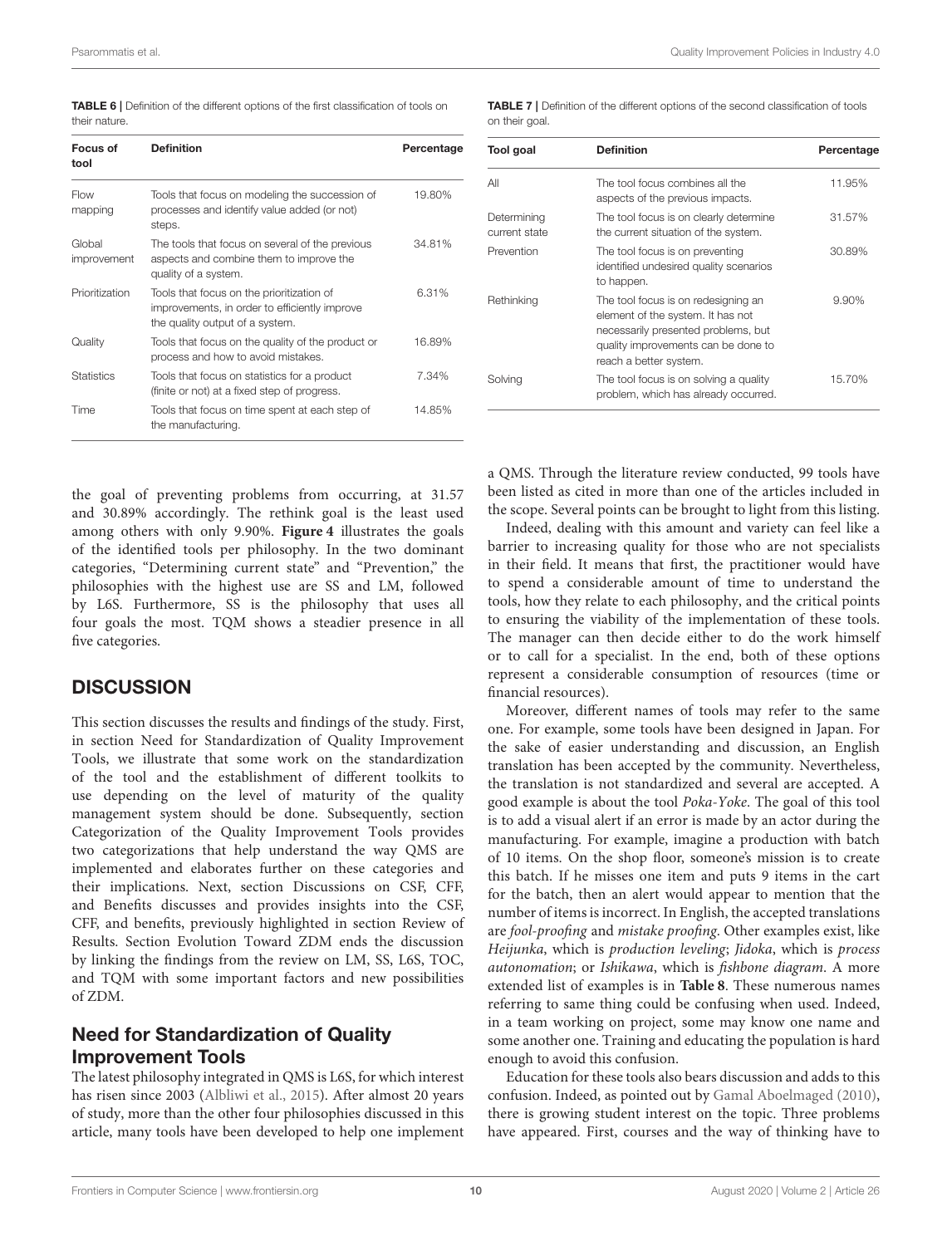

### <span id="page-10-1"></span><span id="page-10-0"></span>TABLE 8 | Tools synonyms in Japanese and English.

| Japanese name | <b>English name</b>                        |
|---------------|--------------------------------------------|
| Kaizen        | Improvement project                        |
| Poka-Yoke     | Mistake proofing/Fool proofing             |
| Gemba walk    | Go to the field                            |
| Jidoka        | Process autonomation                       |
| Andon         | Emergency stop for root-cause analysis     |
| Heijunka      | Production leveling                        |
| Hoshin        | Policy deployment                          |
| Ishikawa      | Fishbone diagram/Cause-and-effect diagrams |
| Taguchi       | Design of experiments                      |

be integrated to the spine of the education system. The second problem is inherent to the certifications provided by external institutions. Several institutions give lectures and certification known as belts. There is no standardization of them, as explained by [Albliwi et al. \(2015\)](#page-13-21). Last but not least are issues explained by [Edgeman and Dugan \(2008\)](#page-13-23). [Edgeman and Dugan \(2008\)](#page-13-23) explain that SS is more than an engineering aspect. It is a philosophy which encompasses also human, societal, and environmental considerations. Therefore, there is a lack of harmonization for the content provided to become a specialist, whose expertise level can vary from one to another.

To conclude this discussion section, some work on the standardization of the tool and the establishment of different toolkits depending on the level of maturity of the QMS should be done.

## Categorization of the Quality Improvement Tools

The two categorizations presented in **[Figures 3](#page-8-1)**, **[4](#page-10-0)** help to understand the way QMS are implemented. It is possible to reach to three conclusions. When studying these figures, it is useful to keep in mind how the construction was made. Tools have been cited in the articles reviewed. These articles were categorized depending on the main philosophies they focus on. Tools have also been categorized depending on the main goal they fulfill and the nature of their impact. When a tool is cited in an article for a philosophy, an increment of  $+1$  is added on the categories of the corresponding main goal and nature for the conforming philosophy. One tool may appear in articles for different philosophies. Therefore, one tool can be found in only one category, but in several philosophies. If the same tool is cited several times in different articles of a same philosophy, then this tool will add an increment as big as the number of different articles on the same philosophy citing it. Tools that are cited in only one article have been removed from the focus of the study. A small column does not mean that none or few tools exist, but rather that they are less cited and then less studied. For example, LM tools are the most studied ones.

First of all, regarding the goals targeted, it is clearly visible that the dominant ones are about determining the current state of the organizations or preventing undesirable situations from occuring. In order to improve a system, it is important to know first where the organization stands initially. This will help to determine the quality improvement strategy (What objective can be chosen? What should be prioritized? How much effort will the change need?). The prevention of errors is also important. This shows a mindset turned toward a balanced system without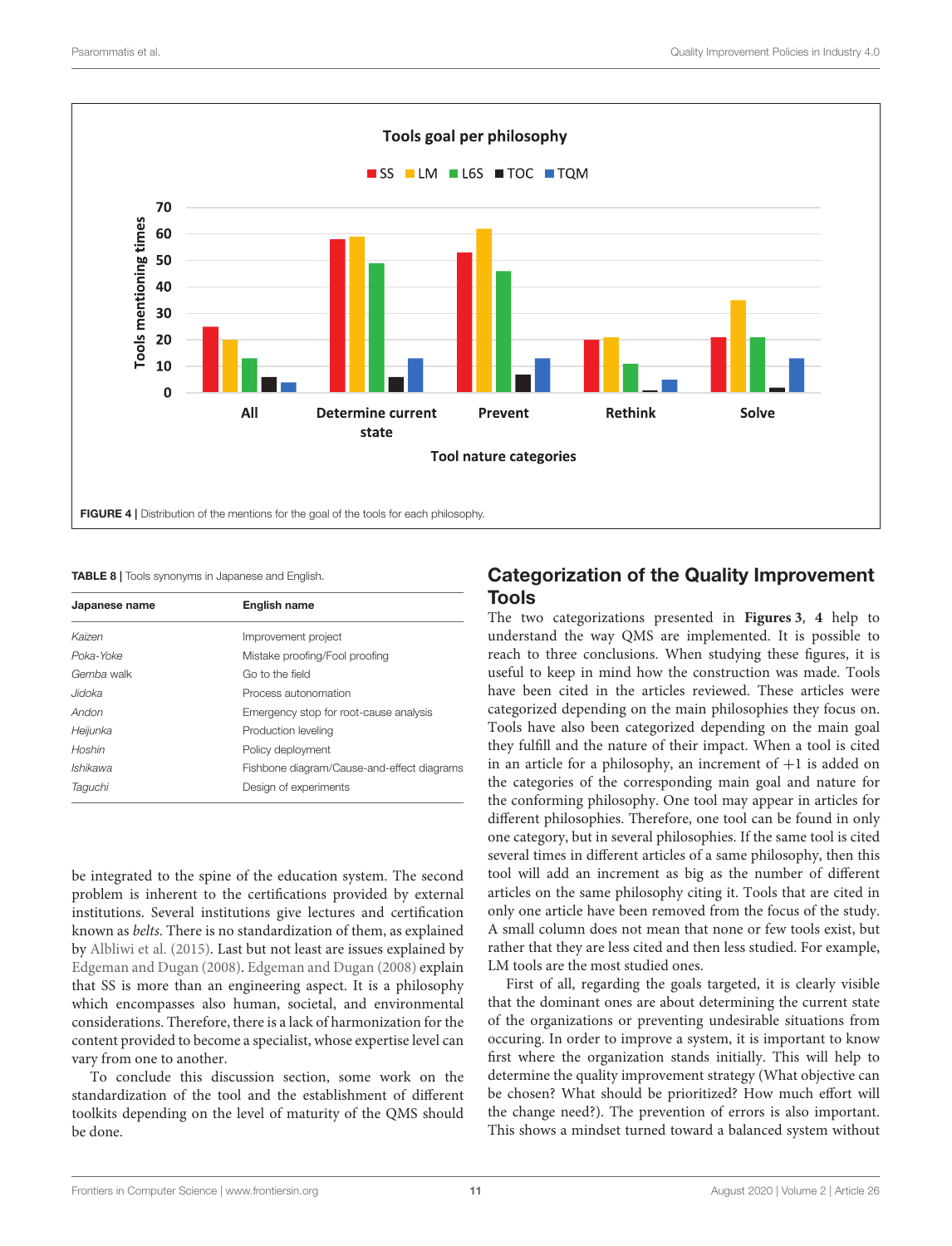various unexpected perturbations (like change in customer need, operator errors, capacity disequilibrium, etc.). A considerable category of goals is all. In this category, we grouped the tools that are mainly on global perspective in order to determine the way to proceed. Under that name are the methods of kaizen, DMAIC, DMADV, and DFSS, which are sequences of the work to do in order to reach successful improvements [\(Ishak et al., 2019\)](#page-14-33). There are also the specialists (belt experts) and ERP systems, which are more resources than tools of primary importance for a QMS. ERP systems and specialists are a good symbol of integration of the quality preoccupations in the operational excellence management. This tool is part of the spine of companies in terms of management. Indeed, this goes further than just quality management. It encompasses also human resource management, for example. Also, the majority of the information flows in ERP. This represents well how quality management is part of a whole management system in order to reach operational excellence.

Moreover, concerning the type of improvement provided by the tools, global improvement tools are the most studied. The main tools in this category are DMAIC, 5S, kaizen, control charts, and Pareto Analysis. The tools do not require a high level of maturity in QMS. This is one of the reasons for the numerous studies done on it, as many cases exist and they have been documented for a long time. This also points that quality initiatives are desired but not understood enough to have important breakthrough on a very well-defined domain. Another important fact to notice is the small contribution of tools to prioritize the improvements. From the literature review, it has been found that the selection and prioritization of improvement projects is of primary importance in order to successfully implement a QMS. Therefore, a gap is identified between the knowledge of an important factor and the actual practice in the field. It underlines a second crucial factor, which is a trained population to act in QMS. This inconsistence between knowing a critical factor and not digging fully in its direction shows that people do not understand the topic well enough.

Finally, even if less documented, TOC and TQM are not useful for prioritization and statistics studies. As a matter of fact, TOC is a philosophy focused on removing existing bottlenecks, but does not reveal further achievable improvements. TQM is more a philosophy than a quantified tool. Its purpose is to gather the people around a quality objective more than to statistics on the activities going on in the organization.

## Discussions on CSF, CFF, and Benefits

Many articles, like [Patel and Desai \(2018\)](#page-14-27), [Dedy et al. \(2016\)](#page-13-22), [Lande et al. \(2016\)](#page-14-20), and [Stankalla et al. \(2018\)](#page-14-12) list critical factors to be taken into account during the implementation of a QMS. These factors can be presented as success factors or as barriers to avoid during implementation. These lists are not exhaustive, but rather rank and present crucial ones. The same idea has been followed for this review study. The top 10 critical factors from the articles reviewed can be found in **[Tables 2](#page-4-0)**, **[4](#page-6-0)**. Often, the CSF are presented and the CFF are left on the side [\(Albliwi et al.,](#page-13-24) [2014\)](#page-13-24). Knowing how to successfully reach its goal also benefits from learning from the failures, as explained in Cannon and Edmondson [\(2005\)](#page-13-2).

An important factor is the categorization of the articles mentioning each critical factor per philosophy focused on. Besides the rankings, some conclusions can be reached. SS is a philosophy based on statistics. It is the most quantified philosophy among LM, SS, L6S, TOC, and TQM. Therefore, the numbers are less subject to misinterpretation than policies and LM philosophies. This may explain why on the SS Poor communication system is weaker than on other philosophies. In addition, TOC seems mainly absent from the critical factors. This is mainly due to the fact that this philosophy has already proven some limits and is less studied then by the scientific community [\(Rahman, 1998;](#page-14-14) [Ikeziri et al., 2019\)](#page-14-15). Nevertheless, this philosophy still has a strong point in being defined well in terms of steps [\(Rahman, 1998;](#page-14-14) [Kasemset, 2011;](#page-14-10) [Ikeziri et al., 2019\)](#page-14-15), which is a weakness presented in LM, SS, and L6S.

Moreover, regarding the benefits, they seem homogeneous on LM, SS and L6S. Inventory reduction is less cited for SS than for LM and L6S. This derives from the core of the definition of the philosophies. The LM aspect focuses on reducing the waste, while SS's main goal is to reduce the variability and not the quantity directly.

Finally, it is clearly visible that the critical factors and benefits mainly refer to the LM, SS and L6S more than the TOC and TQM. This is partly due to the trend present in the research. As explained previously in section Previous Literature, the research community lately have more focused on these three philosophies rather than on TOC and TQM. The method of ranking may be biased by these trends. An absence of article cited for a philosophy and factor may not mean that it is not important to be considered. A good opportunity to confirm the hypotheses relying on these rankings would be to survey the experts in quality management who are black belts and master black belts. They would be the most qualified people to address to.

## Evolution Toward ZDM

The selection process for articles included in this literature review does not integrate ZDM. The idea of this section is more to link the findings from the review on LM, SS, L6S, TOC, and TQM with some important factors and new possibilities of ZDM. ZDM is a way of thinking of QMS with regards to product and process quality. It is based on a simple yet hard to achieve goal: Do right on the first attempts. For this reason, ZDM must be integrated into the production process right from the beginning, rather than trying to address the issues at a later stage and should follow a continuous improvement cycle based on standardized benchmarks. In fact, the standard SS methodology embraces ZDM as one of its core concepts, defining it as allowing a maximum of 3.4 defects per million products, since achieving zero defects in a real context is practically impossible. To achieve this, the evolution of Industry 4.0-enabling, data-driven innovation leads to an easier implementation of the ZDM concept, due to the availability of the required amount of data for techniques such as machine learning to work properly.

As explained in [Psarommatis et al. \(2019\)](#page-14-34), the ZDM fulfills four missions: detect, repair, prevent, and predict. The first three missions are shared with the current quality philosophies.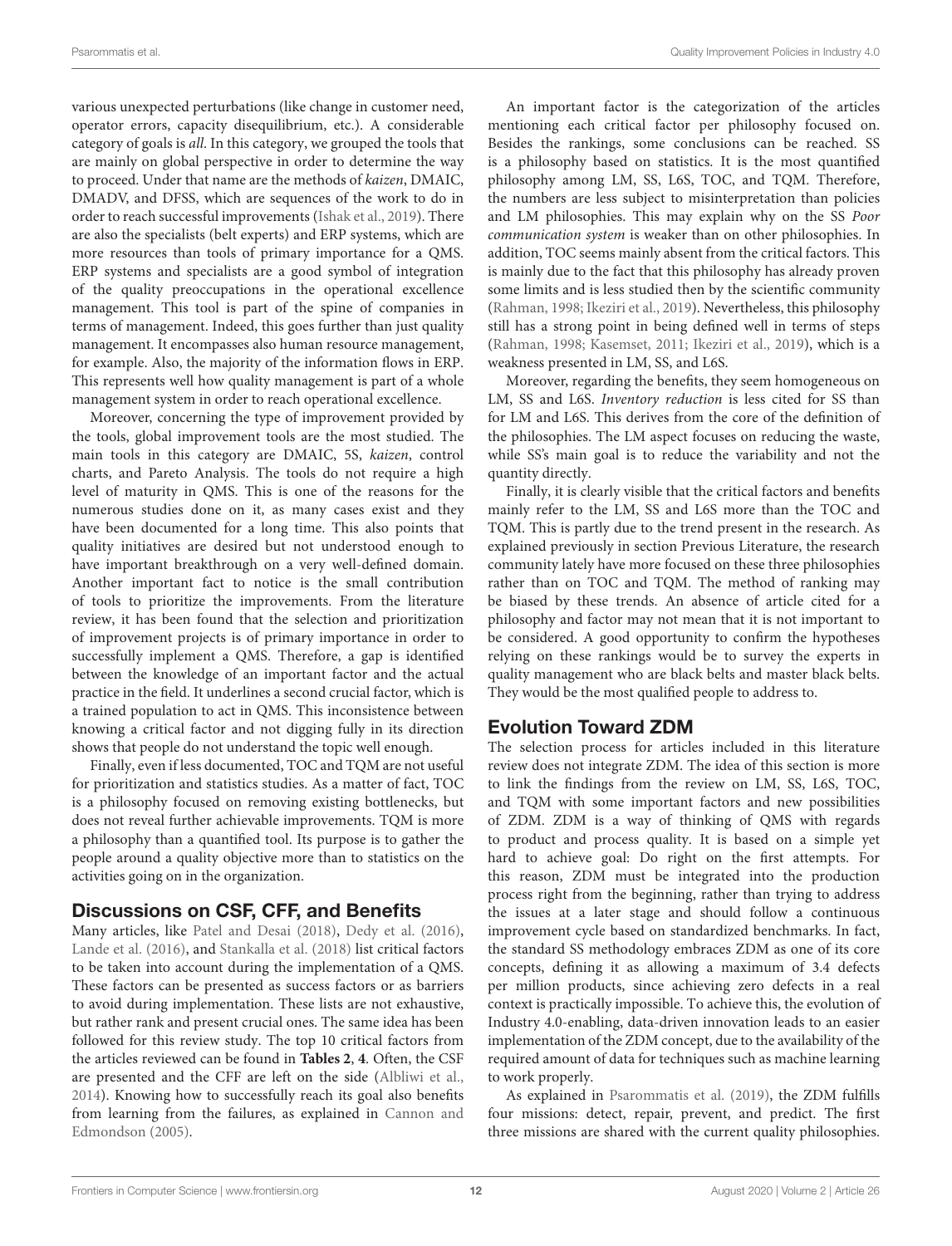Prediction, however, is new aspect. In fact, LM, SS, L6S, TOC, and TQM do not learn from defects. They just remove them. These philosophies analyze the past to improve in the future. Therefore, there is a loss of potentially important information from the present. Not analyzing the present creates an inertia between the occurrence of an event and the identification of an improvement linked to this event. One major change in ZDM is on the flow of information. Indeed, ZDM uses real-time data to prevent product from defect. Doing this, ZDM combines several quality control applications concerning production lines, machinery, automation applications, and supply chain processes. This is possible thanks to the development of IT systems and Industry 4.0. This helps to anticipate defects in order to fix them before too late. It is crucial to reach a state of early detection in order to have a sustainable system [\(Yusup et al.,](#page-14-17) [2015\)](#page-14-17). Moreover, this flow of information helps to better connect the global supply chain [\(Pagliosa et al., 2019\)](#page-14-35), which is known to be a critical success factor for an efficient QMS. Another aspect on the predictive aspect is to predict defects not only in the product, but also in the process. In ZDM, the use of realtime data helps to dynamically monitor and tune the parameters in order to adapt the predictive maintenance. Downtime of a machine is known to be very costly. Reducing this downtime by a predictive maintenance of higher accuracy is a strong quality of ZDM [\(Dreyfus and Kyritsis, 2018\)](#page-13-25).

In addition, [Eleftheriadis and Myklebust \(2016\)](#page-13-3) have presented important aspects. First, a framework has been derived. This is an important point, since a critical failure factor for the current philosophies has been a lack of framework for implementation and systematic approach. This framework presents a systematic approach on the information data management. The idea is to dynamically deal with them in terms of real-time data to meet industry's new requirements so as to ensure a reliable, flexible, and sustainable system. Secondly, in this framework, corrections are autonomously dealt with. Therefore, the management team has less to focus on and can instead work on the human aspects. As pointed out in the critical factors, implementing a good culture of change is of primary importance and requires some time, newly provided by autonomous ZDM. Indirectly, this time combined with a fast information flow from customer online reviews helps to more quickly tackle the changes in customer needs and defaults of manufacturing that would have not been understood before.

Nevertheless, this connected flow of information exposes the organization to new risk and waste. Accordingly, this information must be secured [\(Seetharaman et al., 2019\)](#page-14-36). The security department has to be trained for this new risk of data transformation and on how to prevent them. In addition, an accurate and fast data management system has to be established in order to avoid creating new waste. If not chosen with precaution, the monitored data may be very large. The processing time of this information increases with the volume of data. This could lead to some delay in predictive detection and the defect might have appeared. Moreover, a commonly used tool for QMS is JIT. As long as defects will be present in the quantities of items produced, a perfect JIT will be impossible, as some safety stock is necessary to compensate for these defects. Finally, an important weakness which has been pointed out is the lack of education of the organization's population. Implementing ZDM faces a similar barrier. A first step before inserting ZDM in QMS is to train actors in this QMS.

To conclude, hypotheses have been made and further research should be done in order to confirm or disprove them. Indeed, this discussion is only based on comparison aspects with the critical factors of LM, SS, L6S, TOC, TQM, and the trends concerning the new tools of information management.

## CONCLUDING REMARKS AND FURTHER **RESEARCH**

In this multi-competitor market, an adequate QMS is essential to satisfy customer needs from a sustainable perspective. The implementation of this QMS relies on LM, SS, L6S, TOC, and TQM. These philosophies and mainly LM, SS, and L6S have proven to provide significant benefits like cost reduction, lead-time reduction, quality improvement, and more, when implemented in an appropriate manner. To achieve this implementation, some critical factors are to be taken into account like, a proper communication system, a visible top management commitment, a population trained in CI, and more, which have been described. An educated population is a key point to efficient improvement. Currently, the most-used tools that determine the current situation to prevent defects are flow mapping, global improvement, prioritization, quality improvement, statistical analysis, and time focus tools. Several goals can be achieved with many different tools. Nevertheless, due to a lack of understanding and a very large range of tools, the practitioner may be confused when choosing the one to use and miss other important ones. In that regard, an effort in education in universities and companies must be made. It can also be done thanks to quality institutions who lecture the experts. It is important to notice that institutions nowadays do not provide a standardized education on the quality management. Some work to standardize the knowledge to have in order to become a certified belt expert should be pursued. Also the research on tools should be pushed further in order to determine toolkits corresponding to several levels of maturity of quality management systems [\(Abdolshah and Jahan, 2006\)](#page-13-26).

Finally, ZDM is an additionally more recent philosophy that is more and more enabled thanks to technological improvements. It allows a new goal, which is to predict defects. ZDM opens the gate for real-time data management to increase the efficiency of manufacturing organizations and to connect them better to the global supply chain. Nevertheless, the integration of these new technologies may raise new risks and waste. Indeed, the security of the information has to be ensured. The perimeter is then wider than physically securing the organization. This newly accessible flow of information can be so large that it may introduce a new sort of waste in the data management. Some research should be done to better identify and define them and how to reduce them.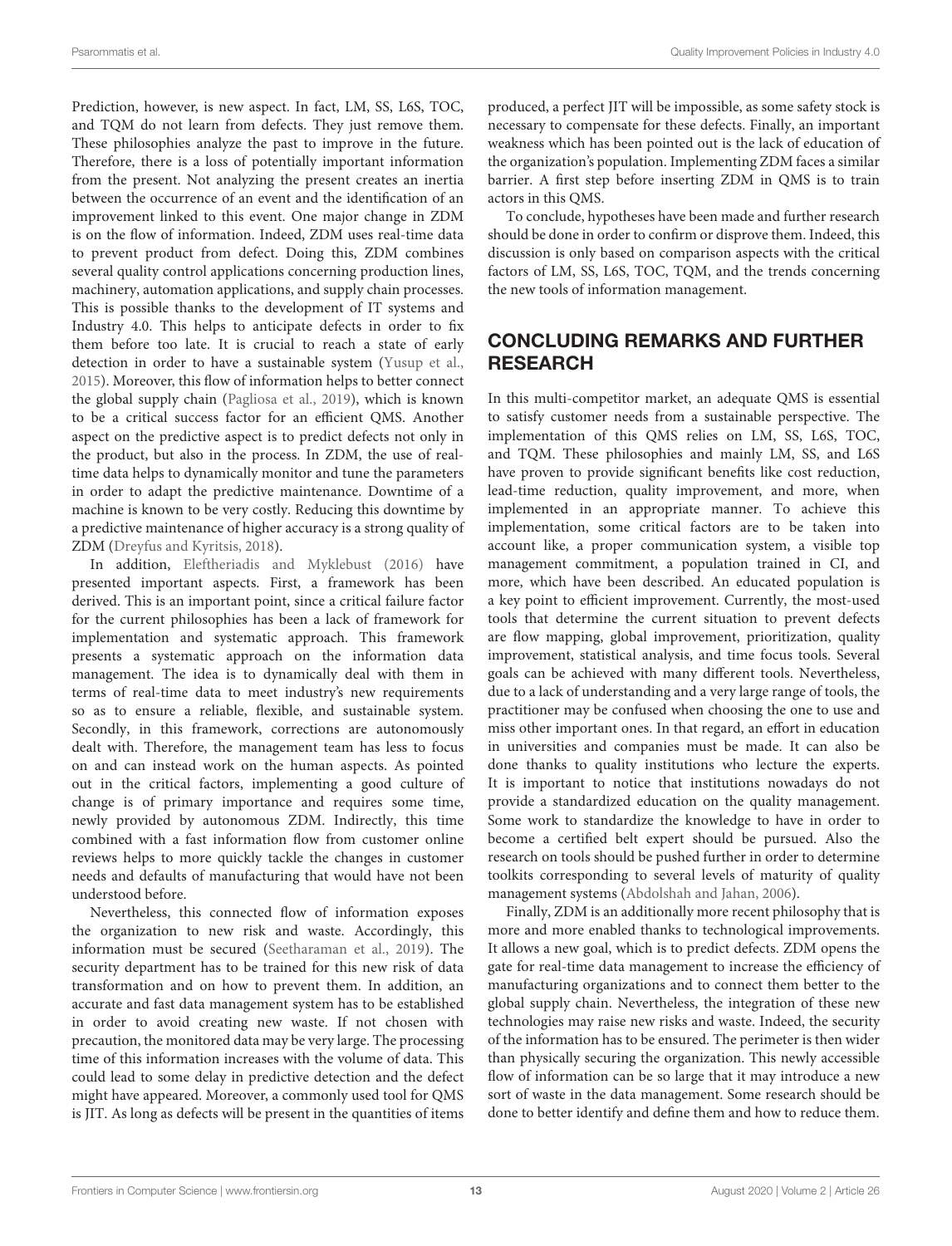- To conclude, this study investigated structured tools, critical factors, and benefits to give a better understanding of the topic. It has also provided insights on the new perspective offered by ZDM.
- From the findings of this article, some further steps should be followed in order to strengthen the understanding of QMS.
- Pursue research on tools used in order to propose a standardized toolkit corresponding to several level of maturity of the QMS.
- Standardize and develop the education on the improvement philosophies in order to increase the number of experts and ensure that they have the same level of knowledge.
- Confront the hypothetical findings on ZDM with experimental cases and experts point of view.

## **REFERENCES**

- <span id="page-13-26"></span>Abdolshah, M., and Jahan, A. (2006). "How to use continuous improvement tools in different life periods of organization," in ICMIT 2006 Proceedings - 2006 IEEE International Conference on Management of Innovation and Technology, Vol. 2 (Singapore), 772–777. doi: [10.1109/ICMIT.2006.262325](https://doi.org/10.1109/ICMIT.2006.262325)
- <span id="page-13-24"></span>Albliwi, S., Antony, J., Abdul Halim Lim, S., and van der Wiele, T. (2014). Critical failure factors of lean six sigma: a systematic literature review. Int. J. Qual. Reliab. Manage. 31, 1012–1030. doi: [10.1108/IJQRM-09-2013-0147](https://doi.org/10.1108/IJQRM-09-2013-0147)
- <span id="page-13-21"></span>Albliwi, S. A., Antony, J., and Lim, S. A. H. (2015). A systematic review of Lean six sigma for the manufacturing industry. Bus. Process Manage. J. 21, 665–691. doi: [10.1108/BPMJ-03-2014-0019](https://doi.org/10.1108/BPMJ-03-2014-0019)
- <span id="page-13-17"></span>Alcaide-Muñoz, C., and Gutierrez-Gutierrez, L. J. (2017). Six Sigma and organisational ambidexterity: a systematic review and conceptual framework. Int. J. Lean Six Sigma 8, 436–456. doi: [10.1108/IJLSS-08-2016-0040](https://doi.org/10.1108/IJLSS-08-2016-0040)
- <span id="page-13-20"></span>Alexander, P., Antony, J., and Rodgers, B. (2019). Lean Six Sigma for small- and medium-sized manufacturing enterprises: a systematic review. Int. J. Qual. Reliab. Manage. 36, 378–397. doi: [10.1108/IJQRM-03-2018-0074](https://doi.org/10.1108/IJQRM-03-2018-0074)
- <span id="page-13-9"></span>Alhuraish, I., Robledo, C., and Kobi, A. (2015). "The effective of lean manufacturing and six sigma implementation," in 2015 International Conference on Industrial Engineering and Systems Management (IESM) (Seville: IEEE), 453–460. doi: [10.1109/IESM.2015.7380197](https://doi.org/10.1109/IESM.2015.7380197)
- <span id="page-13-16"></span>Al-Khalili, A., and Subari, K. (2014). Understanding the importance of total quality management dimensions: Critical review of soft and hard aspects. Int. J. Serv. Oper. Manage. 18, 468–482. doi: [10.1504/IJSOM.2014.063246](https://doi.org/10.1504/IJSOM.2014.063246)
- <span id="page-13-18"></span>Alsaffar, I., and Ketan, H. (2018). Reviewing the Effects of Integrated Lean Six Sigma Methodologies with Ergonomics Principles in an Industrial Workstation. IOP Conf. Ser. Mater. Sci. Eng. 433:012060. doi: [10.1088/1757-899X/433/1/012060](https://doi.org/10.1088/1757-899X/433/1/012060)
- <span id="page-13-19"></span>Alsmadi, M., and Khan, Z. (2010). "Lean sigma: the new wave of business excellence, literature review and a framework," in 2010 2nd International Conference on Engineering System Management and Applications, ICESMA 2010 (Sharjah).
- <span id="page-13-15"></span>Antony, J., Snee, R., and Hoerl, R. (2017). Lean six sigma: yesterday, today and tomorrow. Int. J. Qual. Reliab. Manage. 34, 1073–1093. doi: [10.1108/IJQRM-03-2016-0035](https://doi.org/10.1108/IJQRM-03-2016-0035)
- <span id="page-13-7"></span>Arnheiter, E. D., and Maleyeff, J. (2005). The integration of lean management and six sigma. TQM Mag. 17, 5–18. doi: [10.1108/09544780510573020](https://doi.org/10.1108/09544780510573020)
- <span id="page-13-5"></span>Atmaca, E., and Girenes, S. S. (2011). Lean six sigma methodology and application. Qual. Quant. 474, 2107–2127. doi: [10.1007/s11135-011-9645-4](https://doi.org/10.1007/s11135-011-9645-4)
- <span id="page-13-8"></span>Bendell, T. (2006). A review and comparison of six sigma and the lean organisations. TQM Mag. 18, 255–262. doi: [10.1108/09544780610659989](https://doi.org/10.1108/09544780610659989)
- <span id="page-13-13"></span>Bhamu, J., and Singh Sangwan, K. (2014). Lean manufacturing: literature review and research issues. Int. J. Oper. Prod. Manage. 34, 876–940. doi: [10.1108/IJOPM-08-2012-0315](https://doi.org/10.1108/IJOPM-08-2012-0315)

## AUTHOR CONTRIBUTIONS

FP paper conceptualization and literature search, queries creation, and overall coordination of the project. FP and SP papers analysis and classification. FP, GM, and SP paper writing. DK paper review. All authors contributed to the article and approved the submitted version.

## ACKNOWLEDGMENTS

The presented work presented supported by the projects Z-Bre4k and QU4LITY, EU H2020 projects under grant agreements Nos. 768869 and 825030 accordingly. The paper reflects the authors' views and the Commission is not responsible for any use that may be made of the information it contains.

- <span id="page-13-2"></span>Cannon, M. D., and Edmondson, A. C. (2005). Failing to learn and learning to fail (intelligently): How great organizations put failure to work to innovate and improve. Long Range Plann. 38, 299–319. doi: [10.1016/j.lrp.2005.04.005](https://doi.org/10.1016/j.lrp.2005.04.005)
- <span id="page-13-4"></span>Chiarini, A. (2013). Lean Organization: From the Tools of the Toyota Production System to Lean Office. Springer Available online at: [http://www.springer.](http://www.springer.com/business$+$%26$+$management/production/book/978-88-470-2509-7) [com/business\\$+\\$%26\\$+\\$management/production/book/978-88-470-2509-7](http://www.springer.com/business$+$%26$+$management/production/book/978-88-470-2509-7) (accessed February 17, 2020)
- <span id="page-13-10"></span>Costa, L. B. M., Godinho Filho, M., Fredendall, L. D., and Gómez Paredes, F. J. (2018). Lean, six sigma and lean six sigma in the food industry: a systematic literature review. Trends Food Sci. Technol. 82, 122–133. doi: [10.1016/j.tifs.2018.10.002](https://doi.org/10.1016/j.tifs.2018.10.002)
- <span id="page-13-22"></span>Dedy, A. N., Zakuan, N., Bahari, A. Z., Ariff, M. S. M., Chin, T. A., and Saman, M. Z. M. (2016). "Identifying critical success factors for tqm and employee performance in malaysian automotive industry: a literature review," in IOP Conference Series: Materials Science and Engineering (Bali: Institute of Physics Publishing). doi: [10.1088/1757-899X/131/1/012016](https://doi.org/10.1088/1757-899X/131/1/012016)
- <span id="page-13-25"></span>Dreyfus, P. A., and Kyritsis, D. (2018). "A framework based on predictive maintenance, zero-defect manufacturing and scheduling under uncertainty tools, to optimize production capacities of high-end quality products," in IFIP Advances in Information and Communication Technology (New York, NY: LLC Springer), 296–303. doi: [10.1007/978-3-319-99707-0\\_37](https://doi.org/10.1007/978-3-319-99707-0_37)
- <span id="page-13-23"></span>Edgeman, R. L., and Dugan, J. P. (2008). Six sigma from products to pollution to people. Total Qual. Manag. Bus. Excell. 19, 1–9. doi: [10.1080/14783360701601918](https://doi.org/10.1080/14783360701601918)
- <span id="page-13-3"></span>Eleftheriadis, R. J., and Myklebust, O. (2016). "A guideline of quality steps towards zero defect manufacturing in industry," in 2016 International Conference on Industrial Engineering and Operations Management (Detroit, MI), 332–340.
- <span id="page-13-14"></span>Gamal Aboelmaged, M. (2010). Six Sigma quality: a structured review and implications for future research. Int. J. Qual. Reliab. Manage. 27, 268–317. doi: [10.1108/02656711011023294](https://doi.org/10.1108/02656711011023294)
- <span id="page-13-0"></span>Gillen, D. (2017). "Benchmarking and performance measurement: the role in quality management," in Handbook of Logistics and Supply-Chain Management (Emerald Group Publishing Limited), 325–338. doi: [10.1108/9780080435930-020](https://doi.org/10.1108/9780080435930-020)
- <span id="page-13-11"></span>Gladysz, B., and Buczacki, A. (2018). Wireless technologies for lean manufacturing – a literature review. Manag. Prod. Eng. Rev. 9, 20–34. doi: [10.12783/dtetr/icpr2017/17575](https://doi.org/10.12783/dtetr/icpr2017/17575)
- <span id="page-13-6"></span>Goldratt, M. E. (2020). What Is This Thing Called Theory of Constraints and How Should It Be. Available online at: [https://books.google.ch/books/about/What\\_](https://books.google.ch/books/about/What_is_this_thing_called_theory_of_cons.html?id=FA8KAQAAMAAJ&redir_esc=y) [is\\_this\\_thing\\_called\\_theory\\_of\\_cons.html?id=FA8KAQAAMAAJ&redir\\_esc=](https://books.google.ch/books/about/What_is_this_thing_called_theory_of_cons.html?id=FA8KAQAAMAAJ&redir_esc=y) [y](https://books.google.ch/books/about/What_is_this_thing_called_theory_of_cons.html?id=FA8KAQAAMAAJ&redir_esc=y) (accessed February 17, 2020)
- <span id="page-13-12"></span>Gupta, S., and Jain, S. K. (2013). A literature review of lean manufacturing. Int. J. Manage. Sci. Eng. Manage. 8, 241–249. doi: [10.1080/17509653.2013.825074](https://doi.org/10.1080/17509653.2013.825074)
- <span id="page-13-1"></span>Hutchins, D. (2016). Hoshin Kanri: The Strategic Approach to Continuous Improvement, 1st Edn. London: Routledge doi: [10.4324/9781315587035](https://doi.org/10.4324/9781315587035)